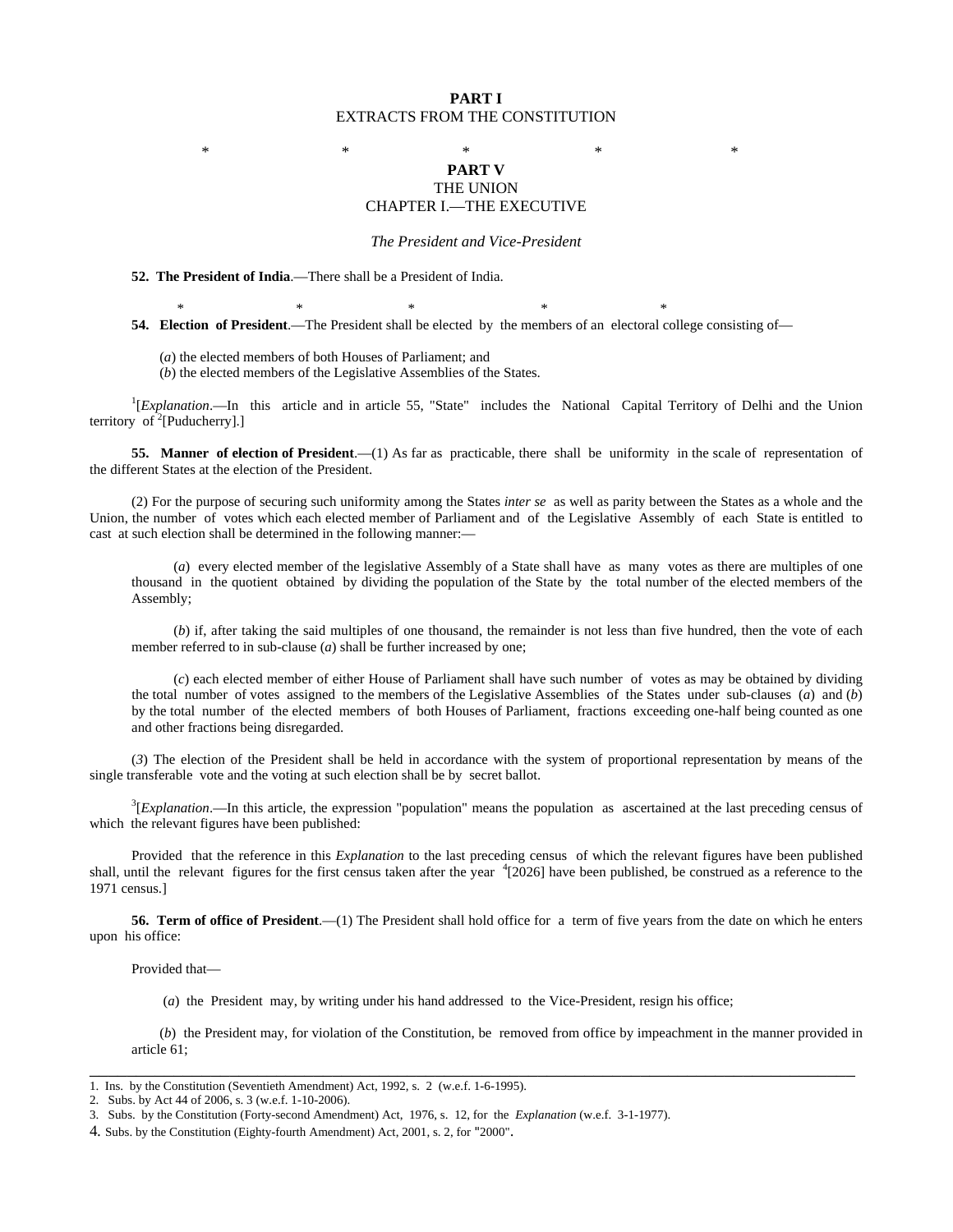(*c*) the President shall, notwithstanding the expiration of his term, continue to hold office until his successor enters upon his office.

(2) Any resignation addressed to the Vice-President under clause (*a*) of the proviso to clause (1) shall forthwith be communicated by him to the Speaker of the House of the People.

**57. Eligibility for re-election**.—A person who holds, or who has held, office as President shall, subject to the other provisions of this Constitution, be eligible for re-election to that office.

**58. Qualifications for election as President**.—(1) No person shall be eligible for election as President unless he—

- (*a*) is a citizen of India,
- (*b*) has completed the age of thirty-five years, and
- (*c*) is qualified for election as a member of the House of the People.

(2) A person shall not be eligible for election as President if he holds any office of profit under the Government of India or the Government of any State or under any local or other authority subject to the control of any of the said Governments.

*Explanation*.—For the purposes of this article, a person shall not be deemed to hold any office of profit by reason only that he is the President or Vice-President of the Union or the Governor <sup>1\*\*\*</sup> of any State or is a Minister either for the Union or for any State.

**59. Conditions of President's office**.—(*1*) The President shall not be a member of either House of Parliament or of a House of the Legislature of any State, and if a member of either House of Parliament or of a House of the Legislature of any State be elected President, he shall be deemed to have vacated his seat in that House on the date on which he enters upon his office as President.

**62. Time of holding election to fill vacancy in the office of President and the term of office of person elected to fill casual vacancy.**—(*I*) An election to fill a vacancy caused by the expiration of the term of office of President shall be completed before the expiration of the term.

 $*$   $*$   $*$   $*$   $*$   $*$   $*$   $*$   $*$   $*$ 

(2) An election to fill a vacancy in the office of President occurring by reason of his death, resignation or removal, or otherwise shall be held as soon as possible after, and in no case later than six months from, the date of occurrence of the vacancy; and the person elected to fill the vacancy shall, subject to the provisions of article 56, be entitled to hold office for the full term of five years from the date on which he enters upon his office.

**63. The Vice-President of India**.—There shall be a Vice-President of India.

**64. The Vice-President to be** *ex officio* **Chairman of the Council of States**.—The Vice-President shall be *ex officio* Chairman of the Council of States and shall not hold any other office of profit:

Provided that during any period when the Vice-President acts as President or discharges the functions of the President under article 65, he shall not perform the duties of the office of Chairman of the Council of States and shall not be entitled to any salary or allowance payable to the Chairman of the Council of States under article 97.

 $*$   $*$   $*$   $*$   $*$   $*$   $*$ 

\_\_\_\_\_\_\_\_\_\_\_\_\_\_\_\_\_\_\_\_\_\_\_\_\_\_\_\_\_\_\_\_\_\_\_\_\_\_\_\_\_\_\_\_\_\_\_\_\_\_\_\_\_\_\_\_\_\_\_\_\_\_\_\_\_\_\_\_\_\_\_\_\_\_\_\_\_\_\_\_\_\_\_\_\_\_\_\_\_\_\_\_\_\_\_\_

1. The words "or Rajpramukh or Uparajpramukh" omitted by the Constitution (Seventh Amendment) Act, 1956, s. 29 and Sch.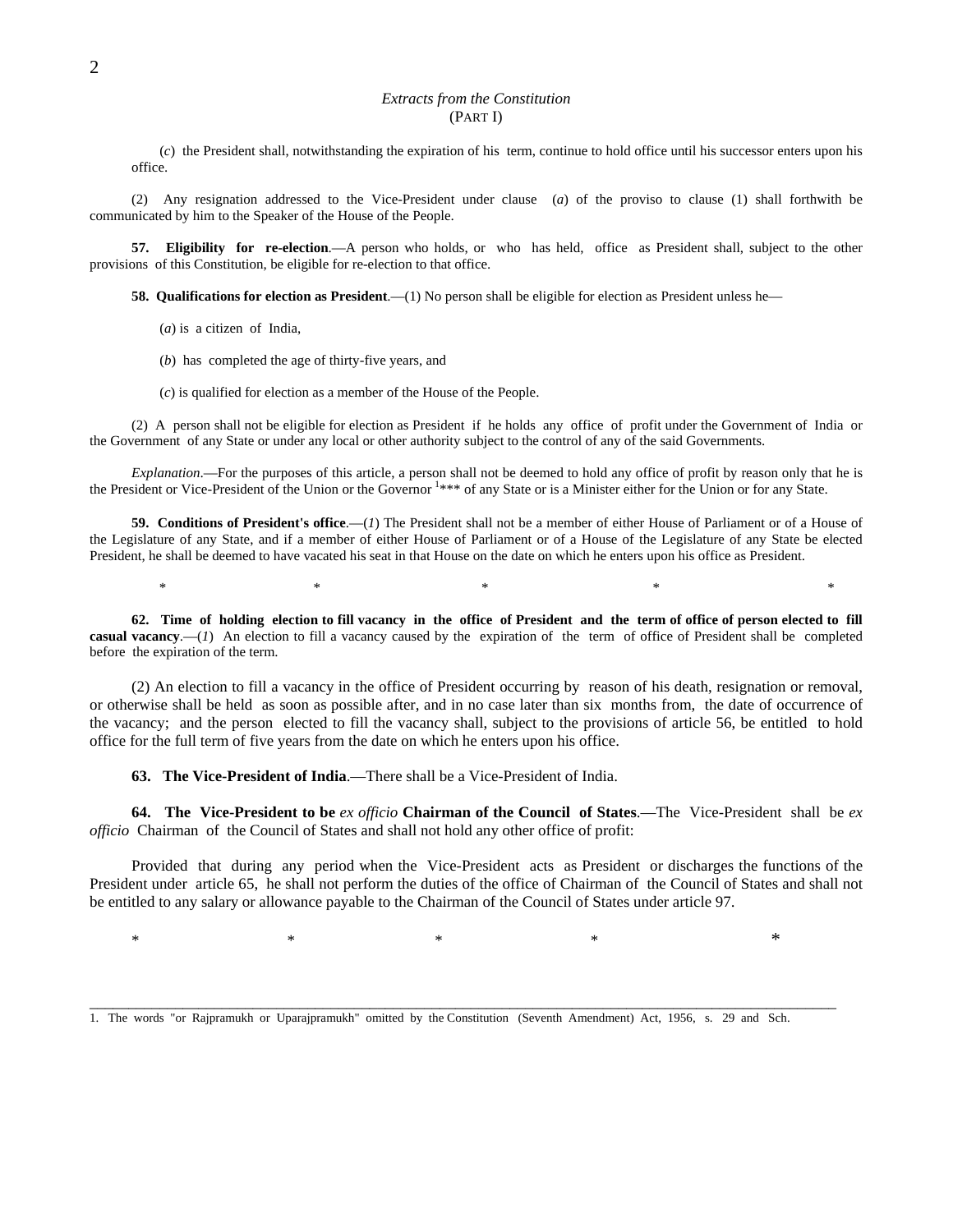**66. Election of Vice-President**.—(*1*) The Vice-President shall be elected by the  $^1$ [members of an electoral college consisting of the members of both Houses of Parliament] in accordance with the system of proportional representation by means of the single transferable vote and the voting at such election shall be by secret ballot.

(2) The Vice-President shall not be a member of either House of Parliament or of a House of the Legislature of any State, and if a member of either House of Parliament or of a House of the Legislature of any State be elected Vice-President, he shall be deemed to have vacated his seat in that House on the date on which he enters upon his office as Vice-President.

- (3) No person shall be eligible for election as Vice-President unless he—
	- (*a*) is a citizen of India;
	- (*b*) has completed the age of thirty-five years; and
	- (*c*) is qualified for election as a member of the Council of States.

(4) A person shall not be eligible for election as Vice-President if he holds any office of profit under the Government of India or the Government of any State or under any local or other authority subject to the control of any of the said Governments.

*Explanation*.—For the purposes of this article, a person shall not be deemed to hold any office of profit by reason only that he is the President or Vice-President of the Union or the Governor<sup>2\*\*\*</sup> of any State or is a Minister either for the Union or for any State.

**67. Term of office of Vice-President**.—The Vice-President shall hold office for a term of five years from the date on which he enters upon his office:

Provided that—

(*a*) a Vice-President may, by writing under his hand addressed to the President, resign his office;

(*b*) a Vice-President may be removed from his office by a resolution of the Council of States passed by a majority of all the then members of the Council and agreed to by the House of the People; but no resolution for the purpose of this clause shall be moved unless at least fourteen days' notice has been given of the intention to move the resolution;

(*c*) a Vice-President shall, notwithstanding the expiration of his term, continue to hold office until his successor enters upon his office.

**68. Time of holding election to fill vacancy in the office of Vice-President and the term of office of person elected to fill casual vacancy**.— (1) An election to fill a vacancy caused by the expiration of the term of office of Vice-President shall be completed before the expiration of the term.

(2) An election to fill a vacancy in the office of Vice-President occurring by reason of his death, resignation or removal, or otherwise shall be held as soon as possible after the occurrence of the vacancy, and the person elected to fill the vacancy shall, subject to the provisions of article 67, be entitled to hold office for the full term of five years from the date on which he enters upon his office.

\* \* \* \* \* 3 [**71. Matters relating to, or connected with, the election of a President or Vice-President**.—(1) All doubts and disputes arising out of or in connection with the election of a President or Vice-President shall be inquired into and decided by the Supreme Court whose decision shall be final.

<sup>1.</sup> Subs. by the Constitution (Eleventh Amendment) Act, 1961, s. 2, for "members of both Houses of Parliament assembled at a joint meeting".

<sup>2.</sup> The words "or Rajpramukh or Uparajpramukh" omitted by the Constitution (Seventh Amendment) Act, 1956, s. 29 and Sch.

<sup>3.</sup> Subs. by the Constitution (Forty-fourth Amendment) Act, 1978, s. 10, for article 71 (w.e.f. 20-6-1979).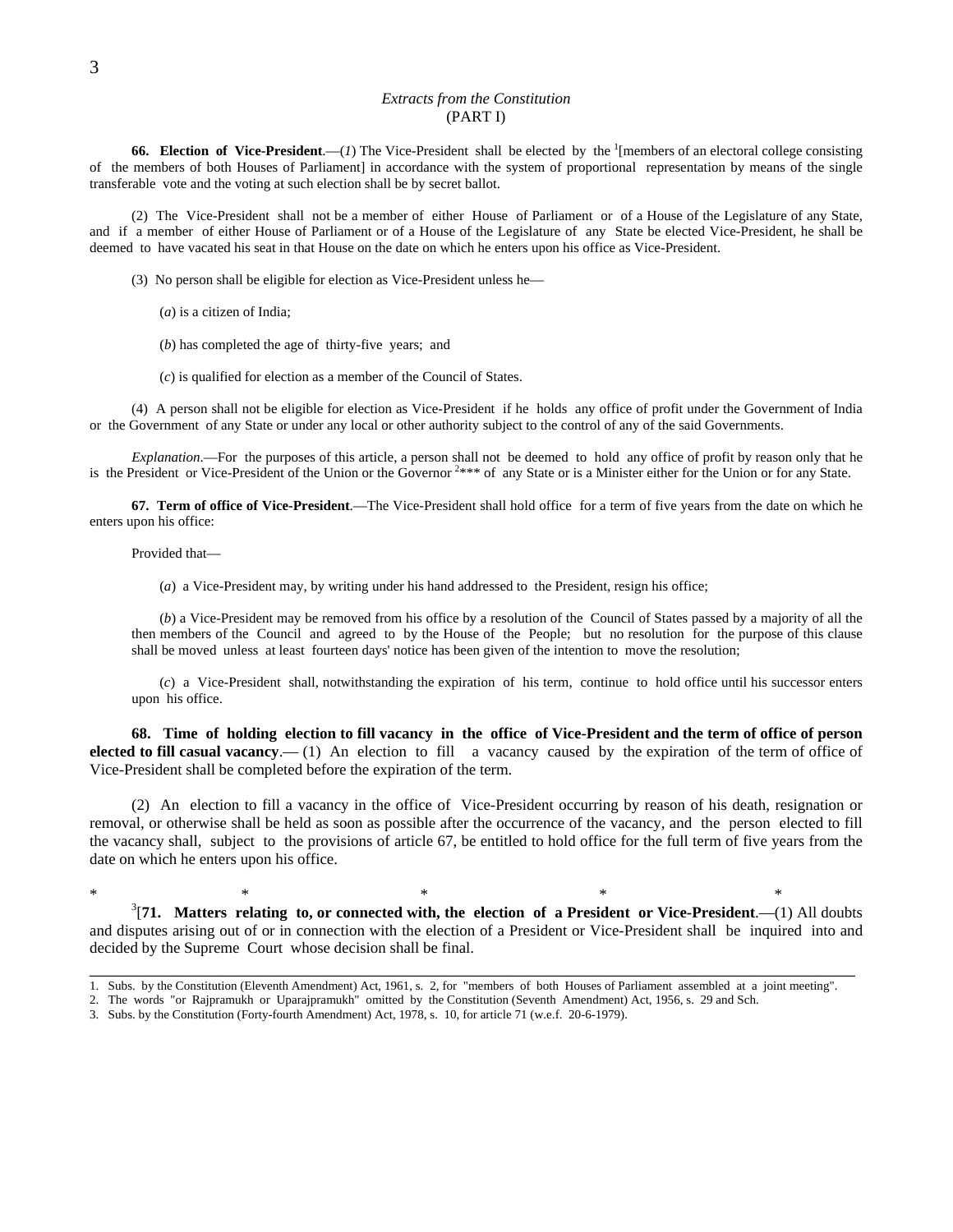(2) If the election of a person as President or Vice-President is declared void by the Supreme Court, acts done by him in the exercise and performance of the powers and duties of the office of President or Vice-President, as the case may be, on or before the date of the decision of the Supreme Court shall not be invalidated by reason of that declaration.

(3) Subject to the provisions of this Constitution, Parliament may by  $law<sup>1</sup>$  regulate any matter relating to or connected with the election of a President or Vice-President.

(4) The election of a person as President or Vice-President shall not be called in question on the ground of the existence of any vacancy for whatever reason among the members of the electoral college electing him.]

 $*$   $*$   $*$   $*$   $*$   $*$   $*$   $*$   $*$ **75. Other provisions as to Ministers.**—(*1*) \* \* \* \* \*

 $^{2}$ [(1A) The total number of Ministers, including the Prime Minister, in the Council of ministers shall not exceed fifteen per cent. of the total number of members of the House of the People.

(1B) A member of either House of Parliament belonging to any political party who is disqualified for being a member of that House under paragraph 2 of the Tenth Schedule shall also be disqualified to be appointed as a Minister under clause (1) for duration of the period commencing from the date of his disqualification till the date on which the term of his office as such member would expire or where he contests any election to either House of Parliament before the expiry of such period, till the date on which he is declared elected, whichever is earlier.]

 $*$   $*$   $*$   $*$   $*$   $*$   $*$   $*$   $*$ 

#### CHAPTER II.—PARLIAMENT

#### GENERAL

**79. Constitution of Parliament**.—There shall be a Parliament for the Union which shall consist of the President and two Houses to be known respectively as the Council of States and the House of the People.

**80. Composition of the Council of States.**  $\left(1\right)^{3}$ <sup> $4**$ </sup> The Council of States] shall consist of

(*a*) twelve members to be nominated by the President in accordance with the provisions of clause (*3*); and

 $(b)$  not more than two hundred and thirty-eight representatives of the States  $\frac{1}{2}$  [and of the Union territories].

(2) The allocation of seats in the Council of States to be filled by representatives of the States  $5$ [and of the Union territories] shall be in accordance with the provisions in that behalf contained in the Fourth Schedule.

(3) The members to be nominated by the President under sub-clause (*a*) of clause (*1*) shall consist of persons having special knowledge or practical experience in respect of such matters as the following, namely: —

Literature, science, art and social service.

<sup>1.</sup> *See* the Presidential and Vice-Presidential Elections Act, 1952 (31 of 1952).

<sup>2.</sup> Ins. by the Constitution (Ninety-first Amendment) Act, 2003, s. 2 (w.e.f. 1-1-2004).

<sup>3.</sup> Subs. by the Constitution (Thirty-fifth Amendment) Act, 1974, s. 3, for "The Council of States" (w.e.f. 1-3-1975).

<sup>4.</sup> The words "Subject to the provisions of paragraph 4 of the Tenth Schedule" omitted by the Constitution (Thirty-sixth Amendment) Act, 1975, s. 5 (w.e.f. 26-4-1975).

<sup>5.</sup> Added by the Constitution (Seventh Amendment) Act, 1956, s. 3 (w.e.f. 1-11-1956).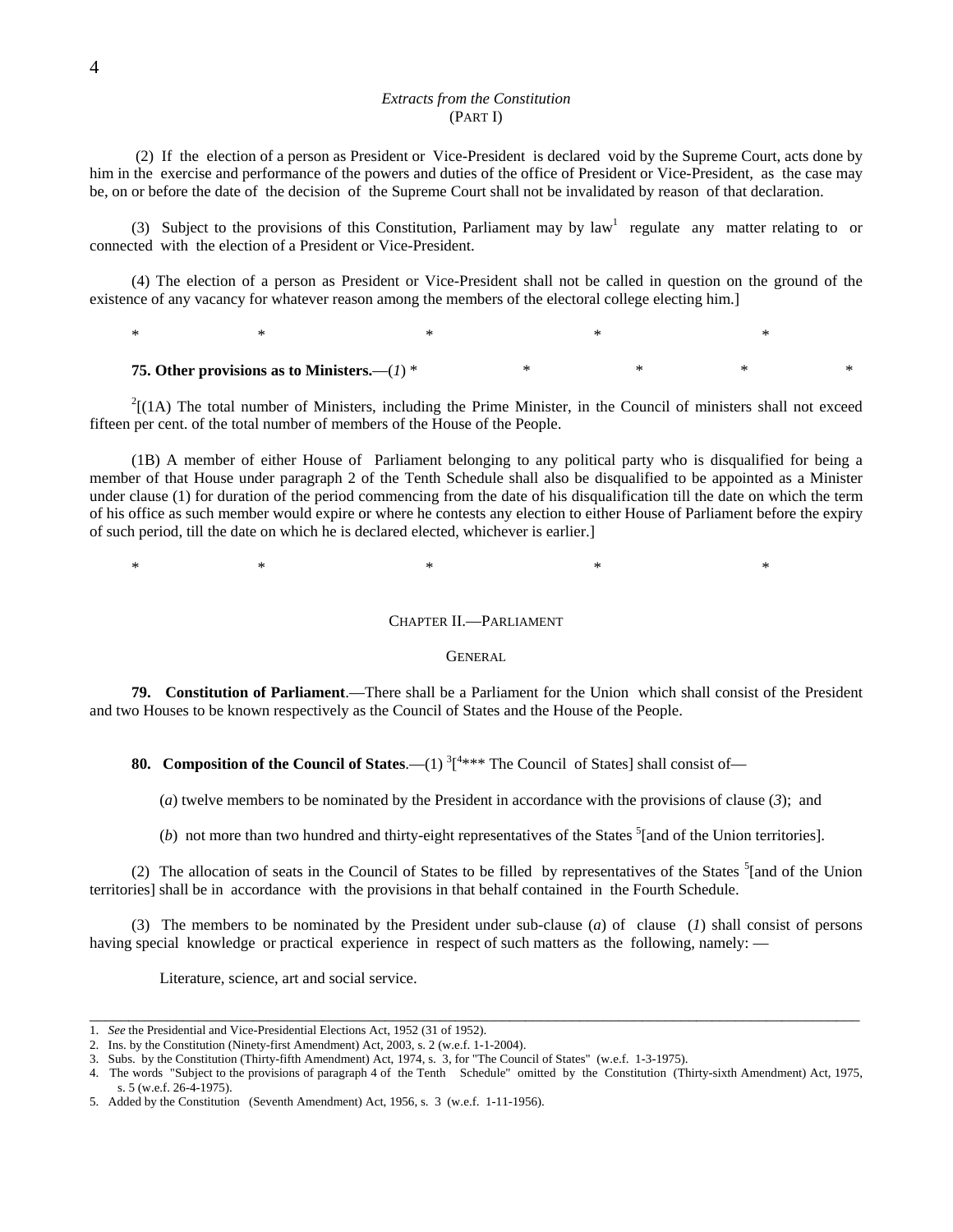(4) The representatives of each State  $1***$  in the Council of States shall be elected by the elected members of the Legislative Assembly of the State in accordance with the system of proportional representation by means of the single transferable vote.

(5) The representatives of the <sup>2</sup>[Union territories] in the Council of States shall be chosen in such manner as Parliament may by law prescribe.

<sup>3</sup>[81. Composition of the House of the People.—(1)<sup>4</sup>[Subject to the provisions of article 331<sup>5\*\*\*</sup>], the House of the People shall consist of—

( $a$ ) not more than <sup>6</sup>[five hundred and thirty members] chosen by direct election from territorial constituencies in the States, and

(*b*) not more than  $\frac{7}{1}$  [twenty members] to represent the Union territories, chosen in such manner as Parliament may by law provide.

(2) For the purposes of sub-clause (*a*) of clause (1), —

(*a*) there shall be allotted to each State a number of seats in the House of the People in such manner that the ratio between that number and the population of the State is, so far as practicable, the same for all States; and

(*b*) each State shall be divided into territorial constituencies in such manner that the ratio between the population of each constituency and the number of seats allotted to it is, so far as practicable, the same throughout the State:

 ${}^8$ [Provided that the provisions of sub-clause (*a*) of this clause shall not be applicable for the purpose of allotment of seats in the House of the People to any State so long as the population of that State does not exceed six millions.]

(3) In this article, the expression "population" means the population as ascertained at the last preceding census of which the relevant figures have been published:

<sup>9</sup>[Provided that the reference in this clause to the last preceding census of which the relevant figures have been published shall, until the relevant figures for the first census taken after the year  $^{10}$ [2026] have been published,  $^{11}$ [be construed, —

*(i)* for the purposes of sub-clause (*a*) of clause (2) and the proviso to that clause, as a reference to the 1971 census; and *(ii)* for the purpose of sub-clause *(b)* of clause (2) as a reference to the <sup>12</sup>[2001] census.]]

**82. Readjustment after each census**.—Upon the completion of each census, the allocation of seats in the House of the People to the States and the division of each State into territorial constituencies shall be readjusted by such authority and in such manner as Parliament may by law determine:

Provided that such readjustment shall not affect representation in the House of the People until the dissolution of the then existing House:]

 $13$ [Provided further that such readjustment shall take effect from such date as the President may, by order, specify and until such readjustment takes effect, any election to the House may be held on the basis of the territorial constituencies existing before such readjustment:

\_\_\_\_\_\_\_\_\_\_\_\_\_\_\_\_\_\_\_\_\_\_\_\_\_\_\_\_\_\_\_\_\_\_\_\_\_\_\_\_\_\_\_\_\_\_\_\_\_\_\_\_\_\_\_\_\_\_\_\_\_\_\_\_\_\_\_\_\_\_\_\_\_\_\_\_\_\_\_\_\_\_\_\_\_\_\_\_\_\_\_\_\_\_\_\_\_\_\_\_\_\_\_\_\_\_\_\_\_\_

2. Subs. by s. 3, *ibid*., for "States specified in Part C of the First Schedule".

- 5. The words and figure "and paragraph 4 of the Tenth Schedule" omitted by the Constitution (Thirty-sixth Amendment) Act, 1975, s. 5 (w.e.f. 26-4-1975).
- 6. Subs. by the Goa, Daman and Diu Reorganisation Act, 1987 (18 of 1987), s. 63, for "five hundred and twenty-five members" (w.e.f. 30-5-1987).
- 7. Subs. by the Constitution (Thirty-first Amendment) Act, 1973, s. 2, for "twenty-five members".
- 8. Ins. by s. 2, *ibid*.

11. Subs. by s.3, *ibid.,* for certain words.

<sup>1.</sup> The words and letters "specified in Part A or Part B of the First Schedule" omitted by the Constitution (Seventh Amendment) Act, 1956, s. 3.

<sup>3.</sup> Subs. by s. 4, *ibid*., for articles 81 and 82.

<sup>4.</sup> Subs. by the Constitution (Thirty-fifth Amendment) Act, 1974, s. 4, for "Subject to the provisions of article 331" (w.e.f. 1-3-1975).

<sup>9.</sup> Ins. by the Constitution (Forty-second Amendment) Act, 1976, s. 15 (w.e.f. 3-1-1977).

<sup>10.</sup> Subs. by the Constitution (Eighty-fourth Amendment) Act, 2001, s. 3, for "2000".

<sup>12.</sup> Subs. by the Constitution (Eighty-seventh Amendment) Act, 2003, s. 2, for "1991".

<sup>13.</sup> Ins. by the Constitution (Forty-second Amendment) Act, 1976, s. 16 (w.e.f. 3-1-1977).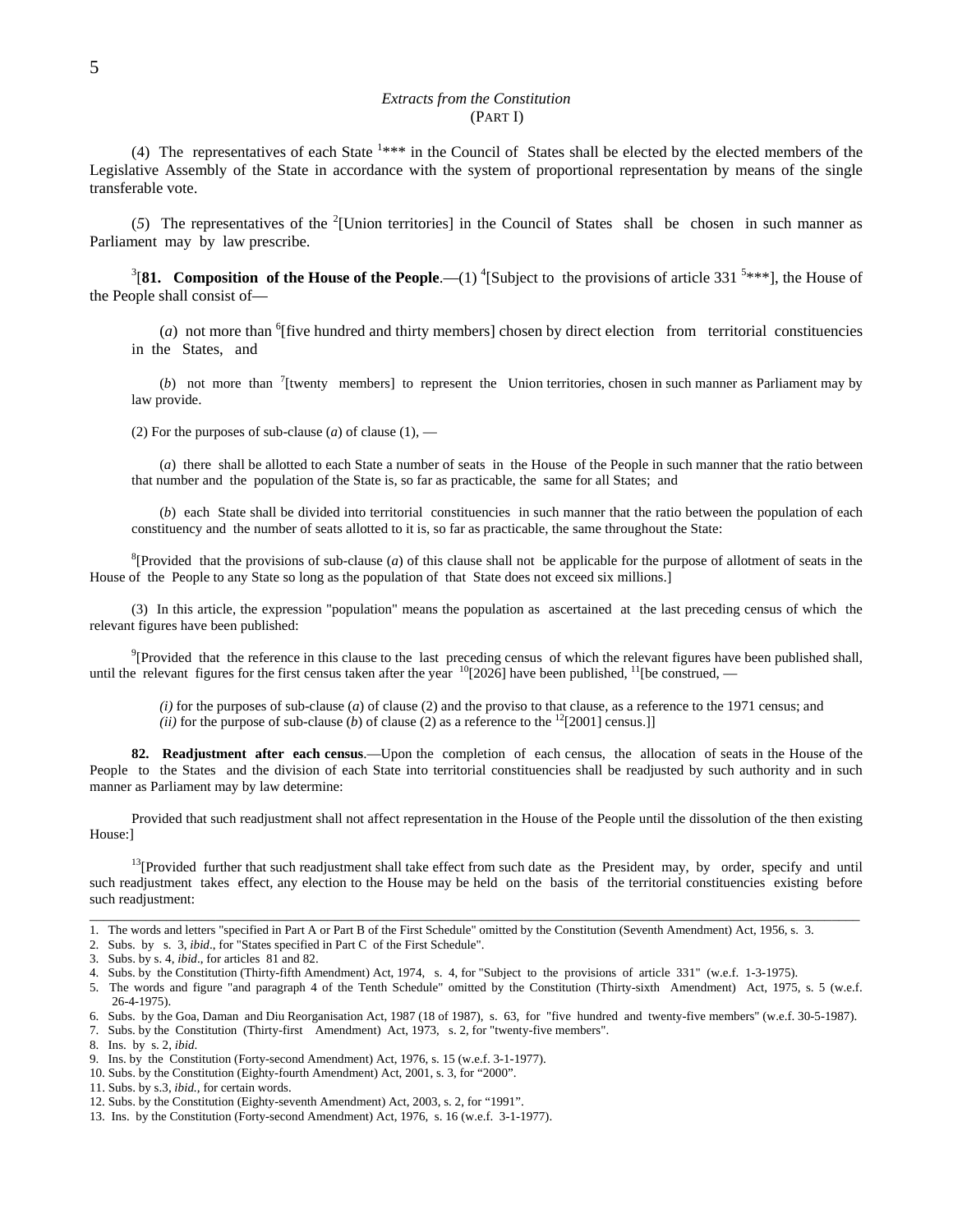Provided also that until the relevant figures for the first census taken after the year  $1$ [2026] have been published, it shall not be necessary to <sup>2</sup>[readjust—

*(i)* the allocation of seats in the House of the People to the States as readjusted on the basis of the 1971 census; and

 $(ii)$  the division of each State into territorial constituencies as may be readjusted on the basis of the  $3$ [2001] census,

under this article.]]

**83. Duration of Houses of Parliament**.—(*1*) The Council of States shall not be subject to dissolution, but as nearly as possible one-third of the members thereof shall retire as soon as may be on the expiration of every second year in accordance with the provisions made in that behalf by Parliament by law.

(2) The House of the People, unless sooner dissolved, shall continue for <sup>4</sup>[five years] from the date appointed for its first meeting and no longer and the expiration of the said period of <sup>4</sup>[five years] shall operate as a dissolution of the House:

Provided that the said period may, while a Proclamation of Emergency is in operation, be extended by Parliament by law for a period not exceeding one year at a time and not extending in any case beyond a period of six months after the Proclamation has ceased to operate.

**84. Qualification for membership of Parliament**.—A person shall not be qualified to be chosen to fill a seat in Parliament unless he—

 $5[(a)$  is a citizen of India, and makes and subscribes before some person authorised in that behalf by the Election Commission an oath or affirmation according to the form set out for the purpose in the Third Schedule;]

(*b*) is, in the case of a seat in the Council of States, not less than thirty years of age and, in the case of a seat in the House of the People, not less than twenty-five years of age; and

 $(c)$  possesses such other qualifications as may be prescribed in that behalf by or under any law<sup>6</sup> made by Parliament.

7 [**85. Sessions of Parliament, prorogation and dissolution.**—(1) The President shall from time to time summon each House of Parliament to meet at such time and place as he thinks fit, but six months shall not intervene between its last sitting in one session and the date appointed for its first sitting in the next session.

\_\_\_\_\_\_\_\_\_\_\_\_\_\_\_\_\_\_\_\_\_\_\_\_\_\_\_\_\_\_\_\_\_\_\_\_\_\_\_\_\_\_\_\_\_\_\_\_\_\_\_\_\_\_\_\_\_\_\_\_\_\_\_\_\_\_\_\_\_\_\_\_\_\_\_\_\_\_\_\_\_\_

(2) The President may from time to time—

- (*a*) prorogue the Houses or either House;
- (*b*) dissolve the House of the People.]
- $*$   $*$   $*$   $*$   $*$   $*$   $*$   $*$   $*$   $*$

<sup>1.</sup> Subs. by the Constitution (Eighty-fourth Amendment) Act, 2001, s. 4, for "2000".

<sup>2.</sup> Subs. by s. 4, *ibid.,* for certain words.

<sup>3.</sup> Subs. by the Constitution (Eighty-seventh Amendment) Act, 2003, s. 3, for "1991".

<sup>4.</sup> Subs. by the Constitution (Forty-fourth Amendment) Act, 1978, s. 13, for "six years" (w.e.f. 20-6-1979).

<sup>5.</sup> Subs. by the Constitution (Sixteenth Amendment) Act, 1963, s. 3, for cl. (*a*) (w.e.f. 1-11-1956).

<sup>6.</sup> *See* the Representation of the People Act, 1951 (3 of 1951), ss. 3 and 4, in Part II, *infra*.

<sup>7.</sup> Subs. by the Constitution (First Amendment) Act, 1951, s. 6, for article 85.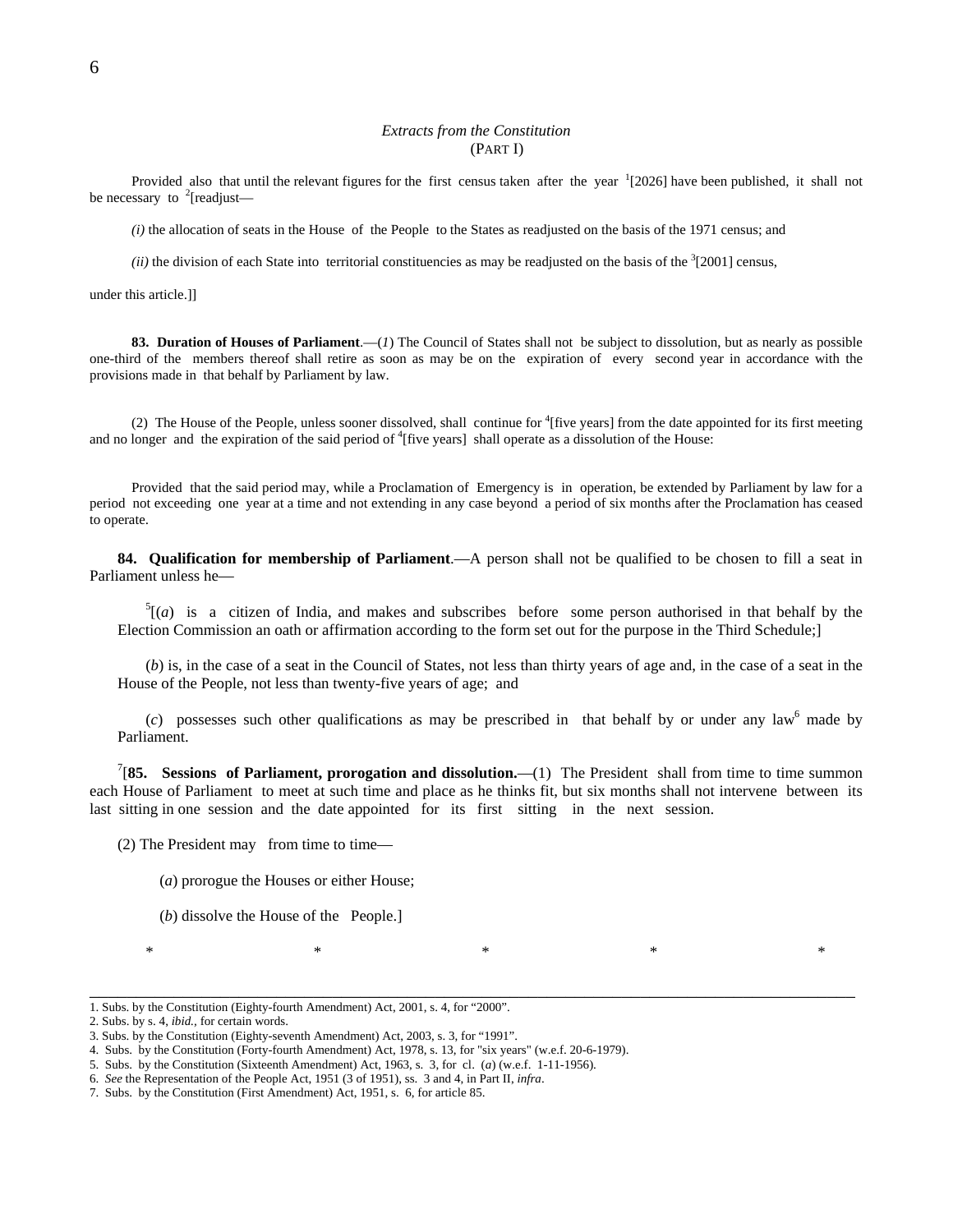# *Conduct of Business*

**99. Oath or affirmation by members**.—Every member of either House of Parliament shall, before taking his seat, make and subscribe before the President, or some person appointed in that behalf by him, an oath or affirmation according to the form set out for the purpose in the Third Schedule.

#### \* \* \* \* \* *Disqualifications of Members*

**101. Vacation of seats**.—(1) No person shall be a member of both Houses of Parliament and provision shall be made by Parliament by law for the vacation by a person who is chosen a member of both Houses of his seat in one House or the other.

(2) No person shall be a member both of Parliament and of a House of the Legislature of a State  $1***$ , and if a person is chosen a member both of Parliament and of a House of the Legislature of <sup>2</sup>[a State], then, at the expiration of such period as may be specified in rules<sup>3</sup> made by the President, that person's seat in Parliament shall become vacant, unless he has previously resigned his seat in the Legislature of the State.

(3) If a member of either House of Parliament—

(*a*) becomes subject to any of the disqualifications mentioned in  ${}^{4}$ [clause (1) or clause (2) of article 102], or

 ${}^5(b)$  resigns his seat by writing under his hand addressed to the Chairman or the Speaker, as the case may be, and his resignation is accepted by the Chairman or the Speaker, as the case may be,]

his seat shall thereupon become vacant:

6 [Provided that in the case of any resignation referred to in sub-clause (*b*), if from information received or otherwise and after making such inquiry as he thinks fit, the Chairman or the Speaker, as the case may be, is satisfied that such resignation is not voluntary or genuine, he shall not accept such resignation.]

(4) If for a period of sixty days a member of either House of Parliament is without permission of the House absent from all meetings thereof, the House may declare his seat vacant:

Provided that in computing the said period of sixty days no account shall be taken of any period during which the House is prorogued or is adjourned for more than four consecutive days.

**102. Disqualifications for membership**.—(*1*) A person shall be disqualified for being chosen as, and for being, a member of either House of Parliament—

(*a*) if he holds any office of profit under the Government of India or the Government of any State, other than an office declared by Parliament by law<sup>7</sup> not to disqualify its holder;

(*b*) if he is of unsound mind and stands so declared by a competent court;

(*c*) if he is an undischarged insolvent;

(*d*) if he is not a citizen of India, or has voluntarily acquired the citizenship of a foreign State, or is under any acknowledgment of allegiance or adherence to a foreign State;

 $(e)$  if he is so disqualified by or under any law<sup>8</sup> made by Parliament.

9 [*Explanation*.—For the purposes of this clause] a person shall not be deemed to hold an office of profit under the Government of India or the Government of any State by reason only that he is a Minister either for the Union or for such State.

\_\_\_\_\_\_\_\_\_\_\_\_\_\_\_\_\_\_\_\_\_\_\_\_\_\_\_\_\_\_\_\_\_\_\_\_\_\_\_\_\_\_\_\_\_\_\_\_\_\_\_\_\_\_\_\_\_\_\_\_\_\_\_\_\_\_\_\_\_\_\_\_\_\_\_\_\_\_\_\_\_\_\_\_\_\_\_\_\_\_\_\_\_\_\_\_\_\_\_\_\_\_\_\_\_\_\_\_\_\_\_\_\_\_\_\_\_\_\_\_\_\_\_\_ 1. The words and letters "specified in Part A or Part B of the First Schedule" omitted by the Constitution (Seventh Amendment) Act, 1956, s. 29 and Sch. (w.e.f. 1-11-1956).

<sup>2.</sup> Subs. by s. 29 and Sch., *ibid*., for "such a State" (w.e.f. 1-11-1956).

<sup>3.</sup> *See* the Prohibition of Simultaneous Membership Rules, 1950, in Vol. I, Part III, *infra*.

<sup>4.</sup> Subs. by the Constitution (Fifty-second Amendment) Act, 1985, s. 2, for "clause (1) of article 102" (w.e.f. 1-3-1985).

<sup>5.</sup> Subs. by the Constitution (Thirty-third Amendment) Act, 1974, s. 2, for sub-clause (*b*).

<sup>6.</sup> Ins. by s. 2, *ibid.*

<sup>7.</sup> *See* the Parliament (Prevention of Disqualification) Act, 1959 (10 of 1959), in Volume I, Part IV, *infra*.

<sup>8.</sup> *See* the Representation of the People Act, 1951 (43 of 1951), s. 7, in Part II, *infra*.

<sup>9.</sup> Subs. by the Constitution (Fifty-second Amendment) Act, 1985, s. 3, for "(2) For the purposes of this article" (w.e.f. 1-3-1985).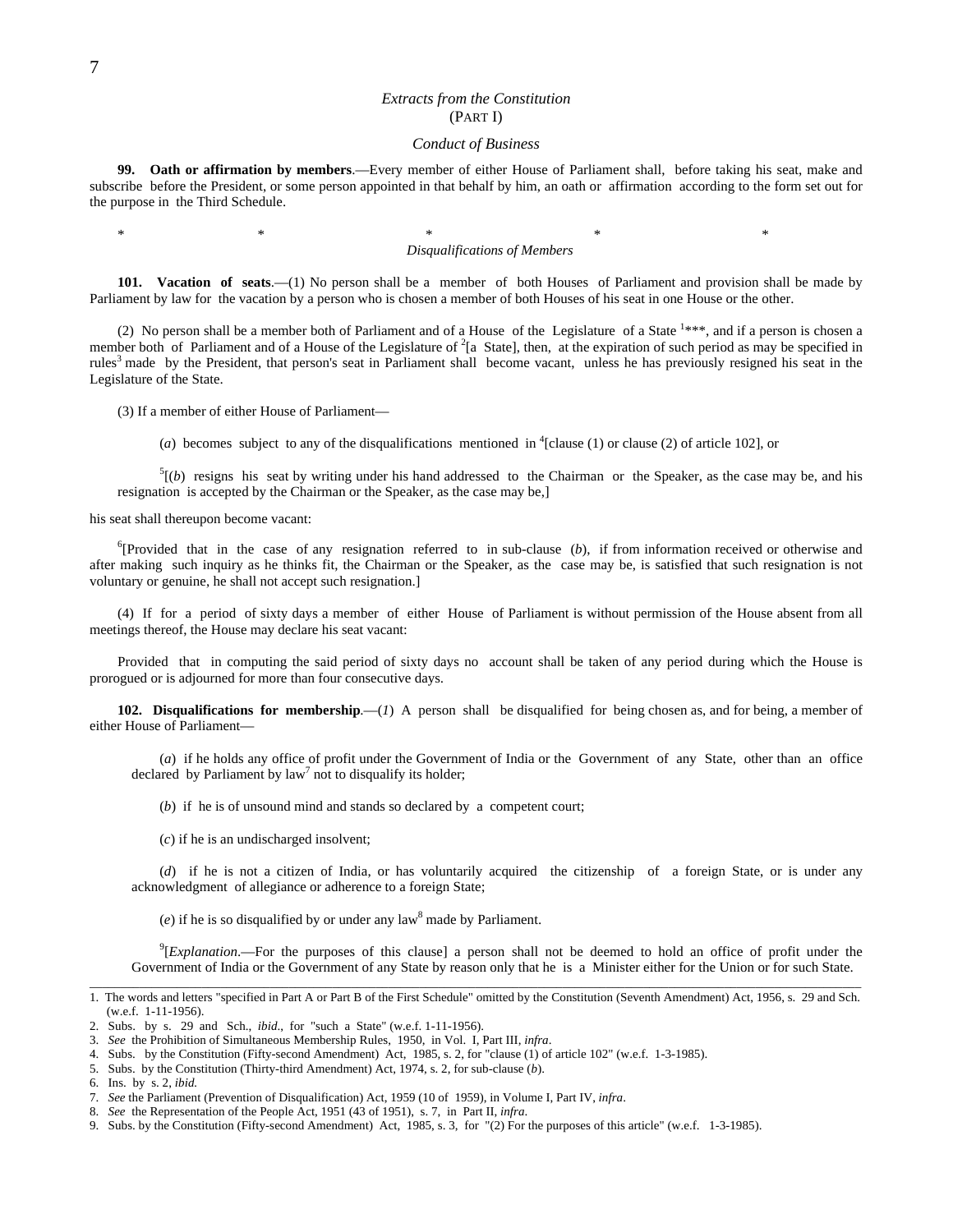#### *Extracts from the Constitution*

#### (PART I)

<sup>1</sup>[(2) A person shall be disqualified for being a member of either House of Parliament if he is so disqualified under the Tenth Schedule.]

 $^{2}[103.$  **Decision on questions as to disqualifications of members.—(***1***) If any question arises as to whether a member of** either House of Parliament has become subject to any of the disqualifications mentioned in clause (*1*) of article 102, the question shall be referred for the decision of the President and his decision shall be final.

(*2*) Before giving any decision on any such question, the President shall obtain the opinion of the Election Commission and shall act according to such opinion.]

**104. Penalty for sitting and voting before making oath or affirmation under article 99 or when not qualified or when disqualified**.— If a person sits or votes as a member of either House of Parliament before he has complied with the requirements of article 99, or when he knows that he is not qualified or that he is disqualified for membership thereof, or that he is prohibited from so doing by the provisions of any law made by Parliament, he shall be liable in respect of each day on which he so sits or votes to a penalty of five hundred rupees to be recovered as a debt due to the Union.

#### PART VI

 $*$   $*$   $*$   $*$   $*$   $*$   $*$   $*$   $*$   $*$ 

# THE STATES  $3***$

 $*$   $*$   $*$   $*$   $*$   $*$   $*$   $*$   $*$   $*$ CHAPTER II.—THE EXECUTIVE

#### *The Governor*

 $*$   $*$   $*$   $*$   $*$   $*$   $*$   $*$   $*$   $*$ 

**158. Conditions of Governor's office.—**(1) The Governor shall not be a member of either House of Parliament or of a House of the Legislature of any State specified in the First Schedule, and if a member of either House of Parliament or of a House of the Legislature of any such State be appointed Governor, he shall be deemed to have vacated his seat in that House on the date on which he enters upon his office as Governor.

 $*$   $*$   $*$   $*$   $*$   $*$   $*$   $*$   $*$ 

# **164. Other provisions as to Ministers.—**(1)\* \* \* \* \*

<sup>4</sup>[(1A) The total number of Ministers, including the Chief Minister, in the Council of Ministers in a State shall not exceed fifteen per cent. of the total number of members of the Legislative Assembly of that State:

Provided that the number of Ministers, including the Chief Minister, in a State shall not be less than twelve:

Provided further that where the total number of Ministers, including the Chief Minister, in the Council of Ministers in any State at the commencement of the Constitution (Ninety-first Amendment) Act, 2003 exceeds the said fifteen per cent. or the number specified in the first proviso, as the case may be, then, the total number of Ministers in that State shall be brought in conformity with the provisions of this clause within six months from such date as the President may by public notification appoint.

<sup>1.</sup> Ins. by the Constitution (Fifty-second Amendment) Act, 1985, s. 3, *ibid*. (w.e.f. 1-3-1985).

<sup>2.</sup> Subs. by the Constitution (Forty-fourth Amendment) Act, 1978, s. 14, for article 103 (w.e.f. 20-6-1979).

<sup>3.</sup> The words "IN PART A OF THE FIRST SCHEDULE" omitted by the Constitution (Seventh Amendment) Act, 1956, s. 29 and Sch.

<sup>4.</sup> Ins. by the Constitution (Ninety-first Amendment) Act, 2003, s. 3, (w.e.f. 1-1-2004).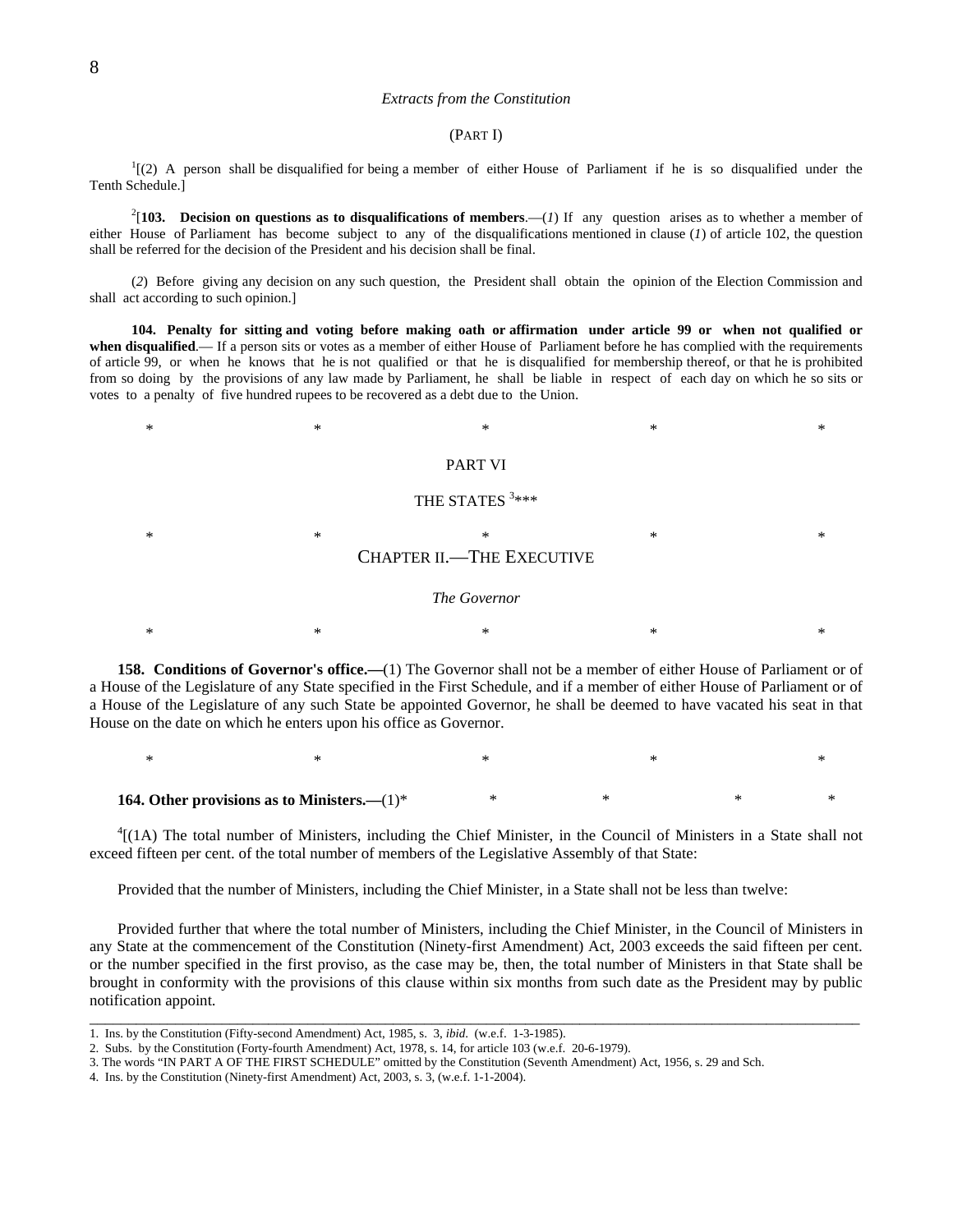(1B) A member of the Legislative Assembly of a State or either House of the Legislature of a State having Legislative Council belonging to any political party who is disqualified for being a member of that House under paragraph 2 of the Tenth Schedule shall also be disqualified to be appointed as a Minister under clause (1) for duration of the period commencing from the date of his disqualification till the date on which the term of his office as such member would expire or where he contests any election to the Legislative Assembly of a State or either House of the Legislature of a State having Legislative Council, as the case may be, before the expiry of such period, till the date on which he is declared elected, whichever is earlier.]

# CHAPTER III.—THE STATE LEGISLATURE

 $*$   $*$   $*$   $*$   $*$   $*$   $*$   $*$   $*$   $*$ 

#### *General*

**168. Constitution of Legislatures in States**.—(1) For every State there shall be a Legislature which shall consist of the Governor, and—

(*a*) in the States of <sup>1</sup>[Andhra Pradesh,] Bihar, <sup>2\*\*\*</sup> <sup>3</sup>[Madhya Pradesh], <sup>4\*\*\*</sup> <sup>5</sup>[Maharashtra], <sup>6</sup>[Karnataka], <sup>7</sup>[Tomil Nadul<sup>8\*\*\*</sup> <sup>9</sup>[ond Utter Pradesh], two Houses: [Tamil Nadu]<sup>8\*\*\* 9</sup>[and Uttar Pradesh], two Houses;

(*b*) in other States, one House.

(2) Where there are two Houses of the Legislature of a State, one shall be known as the Legislative Council and the other as the Legislative Assembly, and where there is only one House, it shall be known as the Legislative Assembly.

**169. Abolition or creation of Legislative Councils in States**.—(1) Notwithstanding anything in article 168, Parliament may by law provide for the abolition of the Legislative Council of a State having such a Council or for the creation of such a Council in a State having no such Council, if the Legislative Assembly of the State passes a resolution to that effect by a majority of the total membership of the Assembly and by a majority of not less than twothirds of the members of the Assembly present and voting.

(2) Any law referred to in clause (1) shall contain such provisions for the amendment of this Constitution as may be necessary to give effect to the provisions of the law and may also contain such supplemental, incidental and consequential provisions as Parliament may deem necessary.

(3) No such law as aforesaid shall be deemed to be an amendment of this Constitution for the purposes of article 368.

<sup>10</sup>[170. Composition of the Legislative Assemblies.—(1) Subject to the provisions of article 333, the Legislative Assembly of each State shall consist of not more than five hundred, and not less than sixty, members chosen by direct election from territorial constituencies in the State.

\_\_\_\_\_\_\_\_\_\_\_\_\_\_\_\_\_\_\_\_\_\_\_\_\_\_\_\_\_\_\_\_\_\_\_\_\_\_\_\_\_\_\_\_\_\_\_\_\_\_\_\_\_\_\_\_\_\_\_\_\_\_\_\_\_\_\_\_\_\_\_\_\_\_\_\_\_\_\_\_\_\_\_\_\_\_\_\_\_\_\_\_\_\_\_\_\_\_\_\_\_\_\_\_\_\_\_\_\_\_

5. Ins. by the Bombay Reorganisation Act, 1960 (11 of 1960), s. 20 (w.e.f. 1-5-1960).

<sup>1.</sup> Ins. by the Andhra Pradesh Legislative Council Act, 2005 (1 of 2006), s. 3 (w.e.f. 30-3-2007).

<sup>2.</sup> The word "Bombay" omitted by the Bombay Reorganisation Act, 1960 (11 of 1960), s. 20 (w.e.f. 1-5-1960).

<sup>3.</sup> No date has been appointed under s. 8(2) of the Constitution (Seventh Amendment) Act, 1956, for the insertion of the words "Madhya Pradesh" in this sub-clause.

<sup>4.</sup> The words "Tamil Nadu" omitted by the Tamil Nadu Legislative Council (Abolition) Act, 1986 (40 of 1986), s. 4 (w.e.f. 1-11-1986).

<sup>6.</sup> Subs. by the Mysore State (Alteration of Name) Act, 1973 (31 of 1973), s. 4, for "Mysore" (w.e.f. 1-11-1973) which was ins. by the Constitution (Seventh Amendment) Act, 1956, s. 8.

<sup>7.</sup> Ins. by the Tamil Nadu Legislative Council Act, 2010 (16 of 2010) (Date yet to be notified).

<sup>8.</sup> The word ", Punjab," omitted by the Punjab Legislative Council (Abolition) Act, 1969 (46 of 1969), s. 4 (w.e.f. 7-1-1970).

<sup>9.</sup> Subs. by the West Bengal Legislative Council (Abolition) Act, 1969 (20 of 1969), s. 4, for "Uttar Pradesh and West Bengal" (w.e.f. 1-8-1969).

<sup>10.</sup> Subs. by the Constitution (Seventh Amendment) Act, 1956, s. 9, for article 170 (w.e.f. 1-11-1956).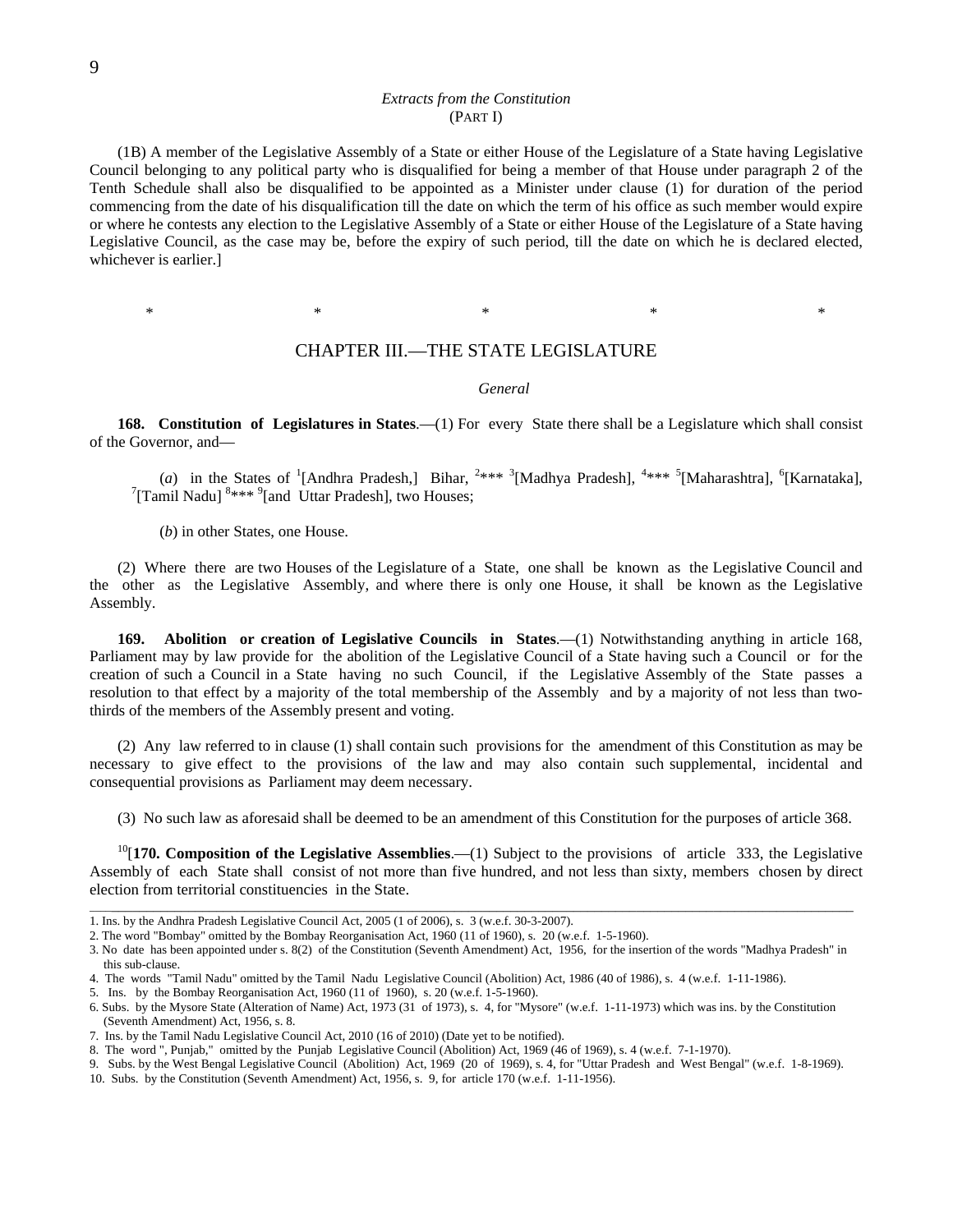(2) For the purposes of clause (1), each State shall be divided into territorial constituencies in such manner that the ratio between the population of each constituency and the number of seats allotted to it shall, so far as practicable, be the same throughout the State.

<sup>1</sup>[*Explanation*.—In this clause, the expression "population" means the population as ascertained at the last preceding census of which the relevant figures have been published:

Provided that the reference in this *Explanation* to the last preceding census of which the relevant figures have been published shall, until the relevant figures for the first census taken after the year  $^{2}[2026]$  have been published, be construed as a reference to the  $^{3}[2000]$  census l  $\frac{3}{2001}$  census.]

(3) Upon the completion of each census, the total number of seats in the Legislative Assembly of each State and the division of each State into territorial constituencies shall be readjusted by such authority and in such manner as Parliament may by law determine:

Provided that such readjustment shall not affect representation in the Legislative Assembly until the dissolution of the then existing Assembly:

<sup>4</sup>[Provided further that such readjustment shall take effect from such date as the President may, by order, specify and until such readjustment takes effect, any election to the Legislative Assembly may be held on the basis of the territorial constituencies existing before such readjustment:

Provided also that until the relevant figures for the first census taken after the year  $2$ [2026] have been published, it shall not be necessary to <sup>5</sup>[readjust—

*(i)* the total number of seats in the Legislative Assembly of each State as readjusted on the basis of the 1971 census; and

 $(iii)$  the division of such State into territorial constituencies as may be readjusted on the basis of the  $3$ [2001] census,

#### under this clause.]]

**171. Composition of the Legislative Councils**.—(1) The total number of members in the Legislative Council of a State having such a Council shall not exceed <sup>6</sup>[one-third] of the total number of members in the Legislative Assembly of that State:

Provided that the total number of members in the Legislative Council of a State shall in no case be less than forty.

(2) Until Parliament by law otherwise provides, the composition of the Legislative Council of a State shall be as provided in clause (3).

(3) If the total number of members of the Legislative Council of a State—

(*a*) as nearly as may be, one-third shall be elected by electorates consisting of members of municipalities, district boards and such other local authorities in the State as Parliament may by law specify;

(*b*) as nearly as may be, one-twelfth shall be elected by electorates consisting of persons residing in the State who have been for at least three years graduates of any university in the territory of India or have been for at least three years in possession of qualifications prescribed by or under any law made by Parliament as equivalent to that of a graduate of any such university;

 $\bot$  , and the contribution of the contribution of the contribution of the contribution of the contribution of  $\bot$ 

<sup>1.</sup> Subs. by the Constitution (Forty-second Amendment) Act, 1976, s. 29, for the former *Explanation* (w.e.f. 3-1-1977).

<sup>2.</sup> Subs. by the Constitution (Eighty-fourth Amendment) Act, 2001, s. 5, for "2000".

<sup>3.</sup> Subs. by the Constitution (Eighty-seventh Amendment) Act, 2003, s. 4, for "1991".

<sup>4.</sup> Ins. by the Constitution (Forty-second Amendment) Act, 1976, s. 29, (w.e.f. 3-1-1977).

<sup>5.</sup> Subs. by the Constitution (Eighty-fourth Amendment) Act, 2001, s. 5, for certain words.

<sup>6.</sup> Subs. by the Constitution (Seventh Amendment) Act, 1956, s. 10, for "one-fourth" (w.e.f. 1-11-1956).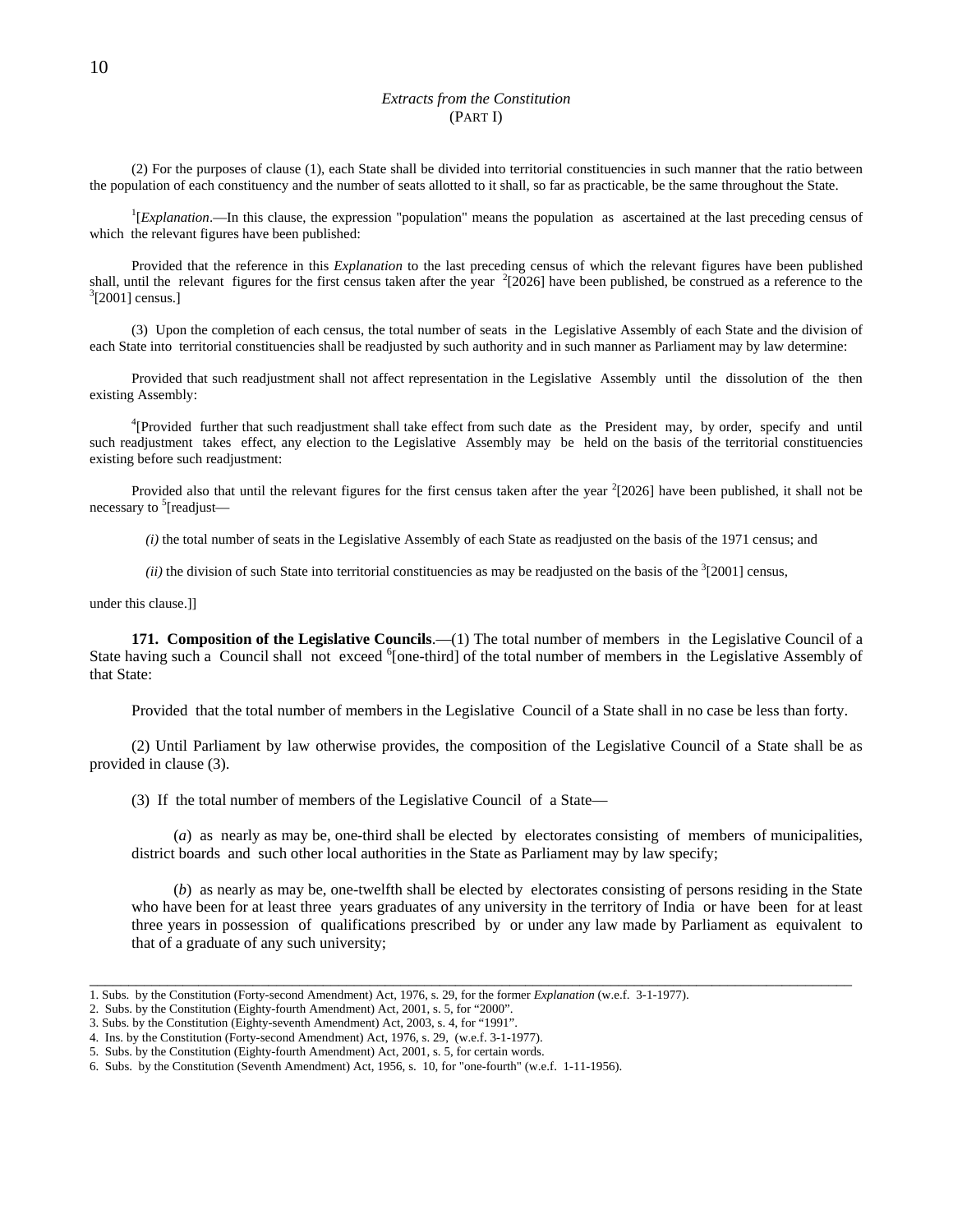(*c*) as nearly as may be, one-twelfth shall be elected by electorates consisting of persons who have been for at least three years engaged in teaching in such educational institutions within the State, not lower in standard than that of a secondary school, as may be prescribed by or under any law made by Parliament;

(*d*) as nearly as may be, one-third shall be elected by the members of the Legislative Assembly of the State from amongst persons who are not members of the Assembly;

(*e*) the remainder shall be nominated by the Governor in accordance with the provisions of clause (5).

(4) The members to be elected under sub-clauses (*a*), (*b*) and (*c*) of clause (3) shall be chosen in such territorial constituencies as may be prescribed by or under any law made by Parliament, and the elections under the said subclauses and under sub-clause (*d*) of the said clause shall be held in accordance with the system of proportional representation by means of the single transferable vote.

(5) The members to be nominated by the Governor under sub-clause (*e*) of clause (3) shall consist of persons having special knowledge or practical experience in respect of such matters as the following, namely:  $-$ 

Literature, science, art, co-operative movement and social service.

**172. Duration of State Legislatures.**—(*1*) Every Legislative Assembly of every State, unless sooner dissolved, shall continue for <sup>1</sup>[five years] from the date appointed for its first meeting and no longer and the expiration of the said period of <sup>1</sup>[five years] shall operate as a dissolution of the Assembly:

Provided that the said period may, while a Proclamation of Emergency is in operation, be extended by Parliament by law for a period not exceeding one year at a time and not extending in any case beyond a period of six months after the Proclamation has ceased to operate.

(2) The Legislative Council of a State shall not be subject to dissolution, but as nearly as possible one-third of the members thereof shall retire as soon as may be on the expiration of every second year in accordance with the provisions made in that behalf by Parliament by law.

**173. Qualification for membership of the State Legislature**.—A person shall not be qualified to be chosen to fill a seat in the Legislature of a State unless he— 2

 $^{2}[(a)$  is a citizen of India, and makes and subscribes before some person authorised in that behalf by the Election Commission an oath or affirmation according to the form set out for the purpose in the Third Schedule;]

 (*b*) is, in the case of a seat in the Legislative Assembly, not less than twenty-five years of age and, in the case of a seat in the Legislative Council, not less than thirty years of age; and

 $(c)$  possesses such other qualifications as may be prescribed in that behalf by or under any law<sup>3</sup> made by Parliament. 4

[**174. Sessions of the State Legislature, prorogation and dissolution.**—(1) The Governor shall from time to time summon the House or each House of the Legislature of the State to meet at such time and place as he thinks fit, but six months shall not intervene between its last sitting in one session and the date appointed for its first sitting in the next session.

\_\_\_\_\_\_\_\_\_\_\_\_\_\_\_\_\_\_\_\_\_\_\_\_\_\_\_\_\_\_\_\_\_\_\_\_\_\_\_\_\_\_\_\_\_\_\_\_\_\_\_\_\_\_\_\_\_\_\_\_\_\_\_\_\_\_\_\_\_\_\_\_\_\_\_\_\_\_\_\_\_\_\_\_\_\_\_\_\_\_\_\_\_\_\_\_\_\_\_

(2) The Governor may from time to time—

(*a*) prorogue the House or either House;

(*b*) dissolve the Legislative Assembly.]

<sup>1.</sup> Subs. by the Constitution (Forty-fourth Amendment) Act, 1978, s. 24, for "six years" (w.e.f. 6-9-1979).

<sup>2.</sup> Subs. by the Constitution (Sixteenth Amendment) Act, 1963, s. 4, for cl. (*a*).

<sup>3.</sup> *See* the Representation of the People Act, 1951 (43 of 1951), ss. 5, 5A and 6, in Part II, *infra*.

<sup>4.</sup> Subs. by the Constitution (First Amendment) Act, 1951, s. 8, for article 174.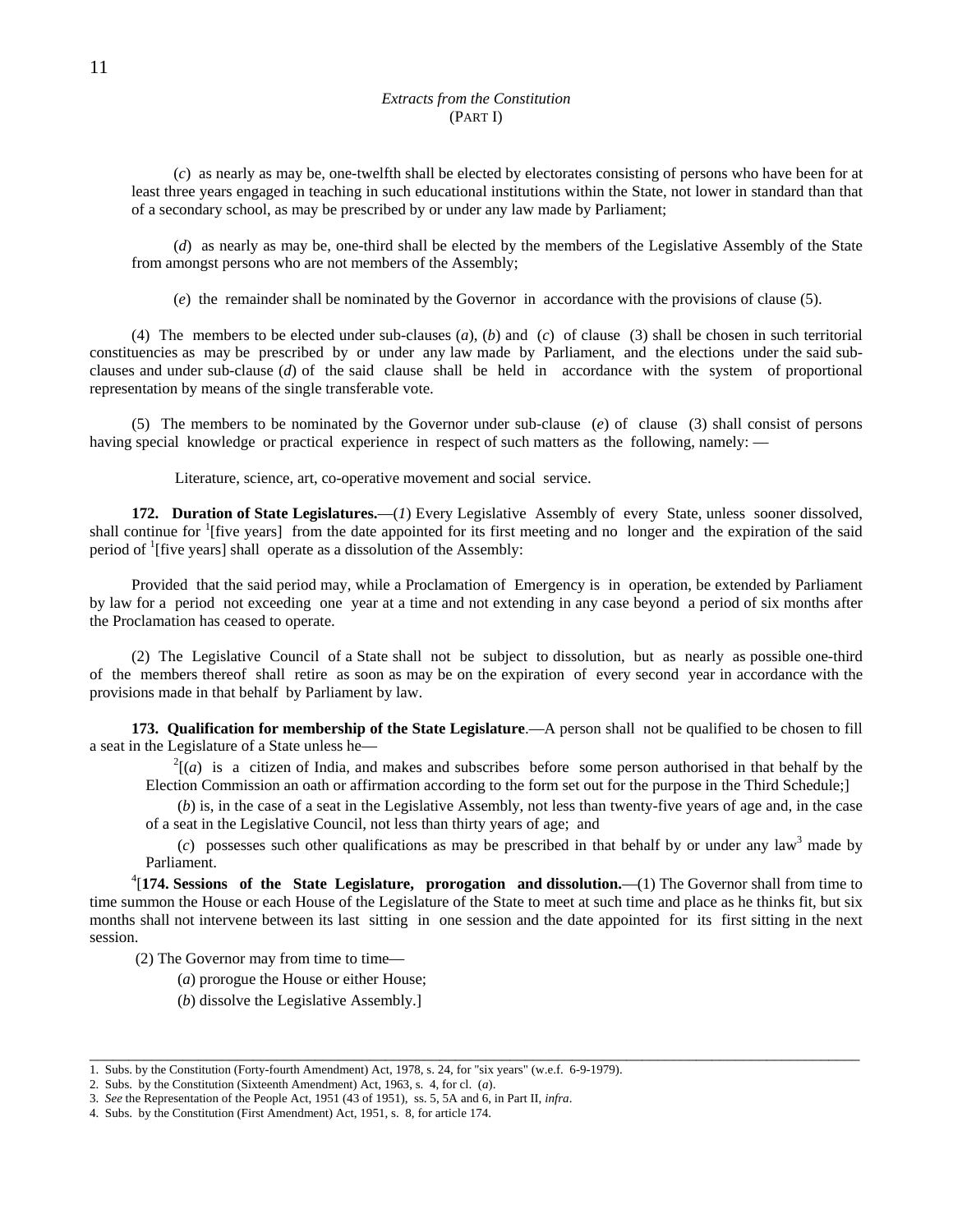#### $*$   $*$   $*$   $*$   $*$   $*$   $*$   $*$   $*$   $*$ *Conduct of Business*

**188. Oath or affirmation by members**.—Every member of the Legislative Assembly or the Legislative Council of a State shall, before taking his seat, make and subscribe before the Governor, or some person appointed in that behalf by him, an oath or affirmation according to the form set out for the purpose in the Third Schedule.

 $*$   $*$   $*$   $*$   $*$   $*$   $*$   $*$   $*$   $*$ 

#### *Disqualifications of Members*

**190. Vacation of seats.**—(1) No person shall be a member of both Houses of the Legislature of a State and provision shall be made by the Legislature of the State by law for the vacation by a person who is chosen a member of both Houses of his seat in one House or the other.

(2) No person shall be a member of the Legislatures of two or more States specified in the First Schedule and if a person is chosen a member of the Legislatures of two or more such States, then, at the expiration of such period as may be specified in rules<sup>1</sup> made by the President, that person's seat in the Legislatures of all such States shall become vacant, unless he has previously resigned his seat in the Legislatures of all but one of the States.

(3) If a member of a House of the Legislature of a State—

(*a*) becomes subject to any of the disqualifications mentioned in <sup>2</sup>[clause (1) or clause (2) of article 191]; or

 $3(1)(b)$  resigns his seat by writing under his hand addressed to the Speaker or the Chairman, as the case may be, and his resignation is accepted by the Speaker or the Chairman, as the case may be,]

his seat shall thereupon become vacant:

<sup>4</sup>[Provided that in the case of any resignation referred to in sub-clause  $(b)$ , if from information received or otherwise and after making such inquiry as he thinks fit, the Speaker or the Chairman, as the case may be, is satisfied that such resignation is not voluntary or genuine, he shall not accept such resignation.]

(4) If for a period of sixty days a member of a House of the Legislature of a State is without permission of the House absent from all meetings thereof, the House may declare his seat vacant:

Provided that in computing the said period of sixty days no account shall be taken of any period during which the House is prorogued or is adjourned for more than four consecutive days.

**191. Disqualifications for membership.**—(1) A person shall be disqualified for being chosen as, and for being, a member of the Legislative Assembly or Legislative Council of a State—

\_\_\_\_\_\_\_\_\_\_\_\_\_\_\_\_\_\_\_\_\_\_\_\_\_\_\_\_\_\_\_\_\_\_\_\_\_\_\_\_\_\_\_\_\_\_\_\_\_\_\_\_\_\_\_\_\_\_\_\_\_\_\_\_\_\_\_\_\_\_\_\_\_\_\_\_\_\_\_\_\_\_\_\_\_\_\_\_\_\_\_\_\_\_\_\_\_\_\_

*(a)* if he holds any office of profit under the Government of India or the Government of any State specified in the First Schedule, other than an office declared by the Legislature of the State by law not to disqualify its holder;

*(b)* if he is of unsound mind and stands so declared by a competent court;

*(c)* if he is an undischarged insolvent;

<sup>1.</sup> *See* the Prohibition of Simultaneous Membership Rules, 1950, in Vol. I, Part III, *infra*.

<sup>2.</sup> Subs. by the Constitution (Fifty-second Amendment) Act, 1985, s. 4, for "clause (1) of article 191" (w.e.f. 1-3-1985).

<sup>3.</sup> Subs. by the Constitution (Thirty-third Amendment) Act, 1974, s. 3, for sub-clause (*b*).

<sup>4.</sup> Ins. by s. 3, *ibid*.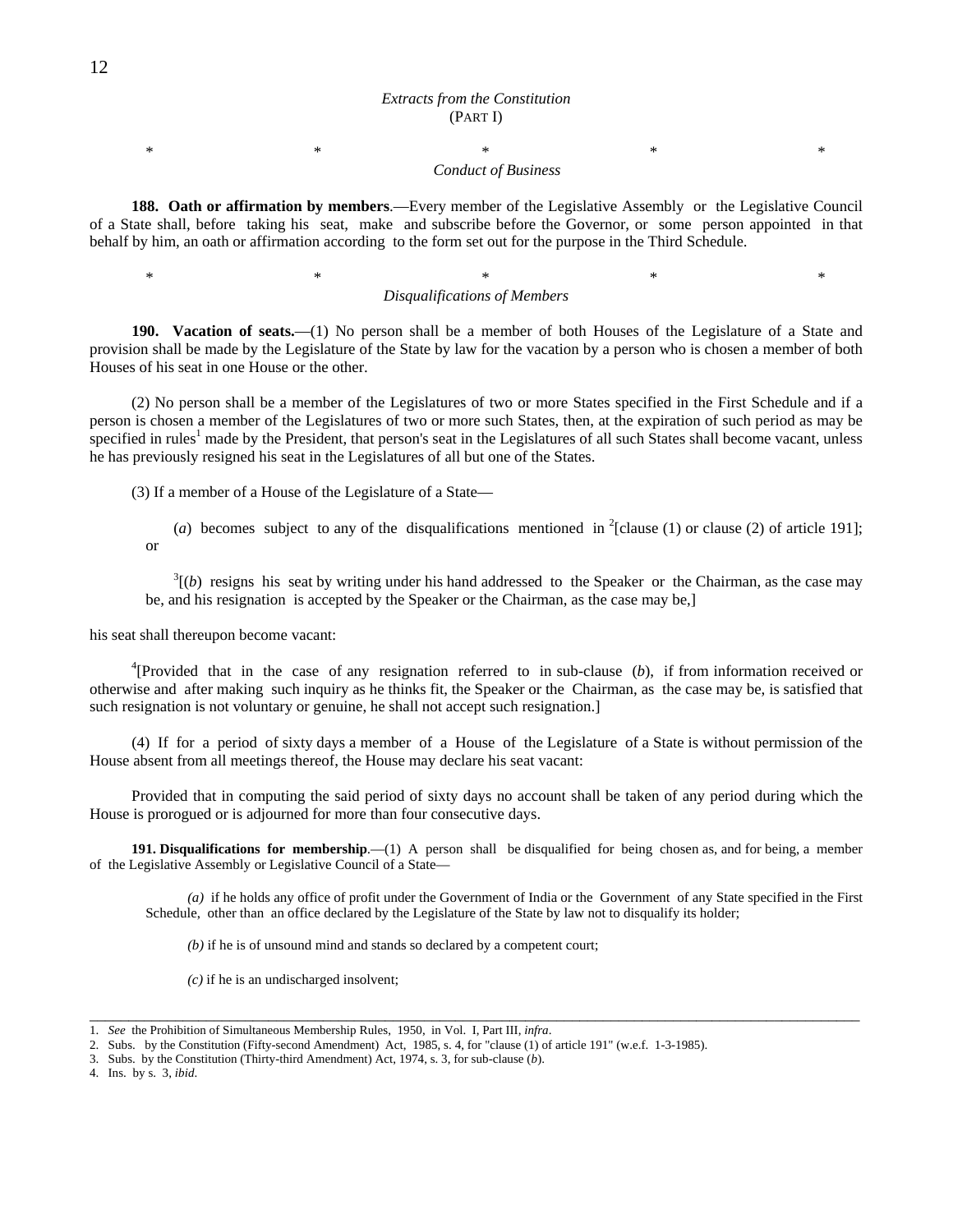*(d)* if he is not a citizen of India, or has voluntarily acquired the citizenship of a foreign State, or is under any acknowledgment of allegiance or adherence to a foreign State;

 $(e)$  if he is so disqualified by or under any law<sup>1</sup> made by Parliament.

<sup>2</sup>[*Explanation*.—For the purposes of this clause], a person shall not be deemed to hold an office of profit under the Government of India or the Government of any State specified in the First Schedule by reason only that he is a Minister either for the Union or for such State.

 $3(2)$  A person shall be disqualified for being a member of the Legislative Assembly or Legislative Council of a State if he is so disqualified under the Tenth Schedule.]

 $^{4}$ [192. Decision on questions as to disqualifications of members.—(*I*) If any question arises as to whether a member of a House of the Legislature of a State has become subject to any of the disqualifications mentioned in clause (1) of article 191, the question shall be referred for the decision of the Governor and his decision shall be final.

(2) Before giving any decision on any such question, the Governor shall obtain the opinion of the Election Commission and shall act according to such opinion.]

**193. Penalty for sitting and voting before making oath or affirmation under article 188 or when not qualified or when disqualified.**—If a person sits or votes as a member of the Legislative Assembly or the Legislative Council of a State before he has complied with the requirements of article 188, or when he knows that he is not qualified or that he is disqualified for membership thereof, or that he is prohibited from so doing by the provisions of any law made by Parliament or the Legislature of the State, he shall be liable in respect of each day on which he so sits or votes to a penalty of five hundred rupees to be recovered as a debt due to the State.

# **PART XV**

\* \* \* \* \*

#### **ELECTIONS**

**324. Superintendence, direction and control of elections to be vested in an Election Commission.—**(1) The superintendence, direction and control of the preparation of the electoral rolls for, and the conduct of, all elections to Parliament and to the Legislature of every State and of elections to the offices of President and Vice-President held under this Constitution<sup>5\*\*\*</sup> shall be vested in a Commission (referred to in this Constitution as the Election Commission).

(2) The Election Commission shall consist of the Chief Election Commissioner and such number of other Election Commissioners, if any, as the President may from time to time fix and the appointment of the Chief Election Commissioner and other Election Commissioners shall, subject to the provisions of any law made in that behalf by Parliament, be made by the President.

(3) When any other Election Commissioner is so appointed the Chief Election Commissioner shall act as the Chairman of the Election Commission.

<sup>1.</sup> *See* the Representation of the People Act, 1951 (43 of 1951), s. 7, in Part II, *infra*.

<sup>2.</sup> Subs. by the Constitution (Fifty-second Amendment) Act, 1985, s. 5, for "(2) For the purposes of this article" (w.e.f. 1-3-1985).

<sup>3.</sup> Ins. by s. 5, *ibid*. (w.e.f. 1-3-1985).

<sup>4.</sup> Subs. by the Constitution (Forty-fourth Amendment) Act, 1978, s. 25, for article 192 (w.e.f. 20-6-1979).

<sup>5.</sup> Certain words omitted by the Constitution (Nineteenth Amendment) Act, 1966, s. 2.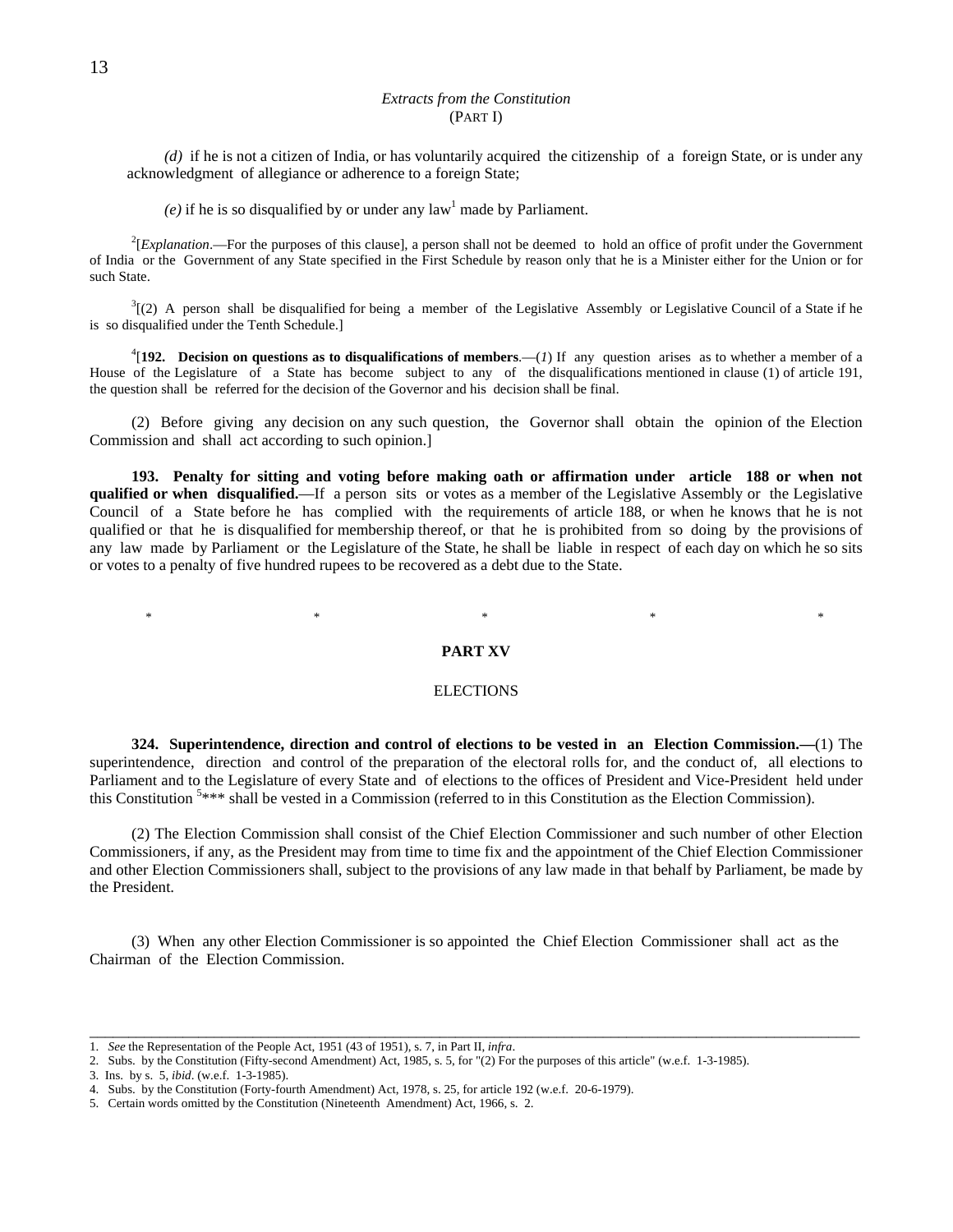(4) Before each general election to the House of the People and to the Legislative Assembly of each State, and before the first general election and thereafter before each biennial election to the Legislative Council of each State having such Council, the President may also appoint after consultation with the Election Commission such Regional Commissioners as he may consider necessary to assist the Election Commission in the performance of the functions conferred on the Commission by clause (1).

(5) Subject to the provisions of any law made by Parliament, the conditions of service and tenure of office of the Election Commissioners and the Regional Commissioners shall be such as the President may by rule determine:

Provided that the Chief Election Commissioner shall not be removed from his office except in like manner and on the like grounds as a Judge of the Supreme Court and the conditions of service of the Chief Election Commissioner shall not be varied to his disadvantage after his appointment:

Provided further that any other Election Commissioner or a Regional Commissioner shall not be removed from office except on the recommendation of the Chief Election Commissioner.

(6) The President, or the Governor  $1***$  of a State, shall, when so requested by the Election Commission, make available to the Election Commission or to a Regional Commissioner such staff as may be necessary for the discharge of the functions conferred on the Election Commission by clause (1).

**325. No person to be ineligible for inclusion in, or to claim to be included in a special, electoral roll on grounds of religion, race, caste or sex.**—There shall be one general electoral roll for every territorial constituency for election to either House of Parliament or to the House or either House of the Legislature of a State and no person shall be ineligible for inclusion in any such roll or claim to be included in any special electoral roll for any such constituency on grounds only of religion, race, caste, sex or any of them.

**326. Elections to the House of the People and to the Legislative Assemblies of States to be on the basis of adult suffrage**.— The elections to the House of the People and to the Legislative Assembly of every State shall be on the basis of adult suffrage; that is to say, every person who is a citizen of India and who is not less than <sup>2</sup>[eighteen years] of age on such date as may be fixed in that behalf by or under any law made by the appropriate Legislature and is not otherwise disqualified under this Constitution or any law made by the appropriate Legislature on the ground of nonresidence, unsoundness of mind, crime or corrupt or illegal practice, shall be entitled to be registered as a voter at any such election.

**327. Power of Parliament to make provision with respect to elections to Legislatures.—**Subject to the provisions of this Constitution, Parliament may from time to time by law make provision with respect to all matters relating to, or in connection with, election to either House of Parliament or to the House or either House of the Legislature of a State including the preparation of electoral rolls, the delimitation of constituencies and all other matters necessary for securing the due constitution of such House or Houses.

**328. Power of Legislature of a State to make provision with respect to elections to such Legislature.—** Subject to the provisions of this Constitution and in so far as provision in that behalf is not made by Parliament, the Legislature of a State may from time to time by law make provision with respect to all matters relating to, or in connection with, the elections to the House or either House of the Legislature of the State including the preparation of electoral rolls and all other matters necessary for securing the due constitution of such House or Houses.

**329. Bar to interference by courts in electoral matters.**— ${}^{3}$ [Notwithstanding anything in this Constitution  ${}^{4}$ <sub>\*\*\*</sub> 1  $4***-$ ]

<sup>1.</sup> The words "or Rajpramukh" omitted by the Constitution (Seventh Amendment) Act, 1956, s. 29 and Sch.

<sup>2.</sup> Subs. by the Constitution (Sixty-first Amendment) Act, 1988, s. 2, for "twenty-one years" (w.e.f. 28-3-1989).

<sup>3.</sup> Subs. by the Constitution (Thirty-ninth Amendment) Act, 1975, s. 3, for "Notwithstanding anything in this Constitution" (w.e.f. 10-8-1975).

<sup>4.</sup> Certain words omitted by the Constitution (Forty-fourth Amendment) Act, 1978, s. 35 (w.e.f. 20-6-1979).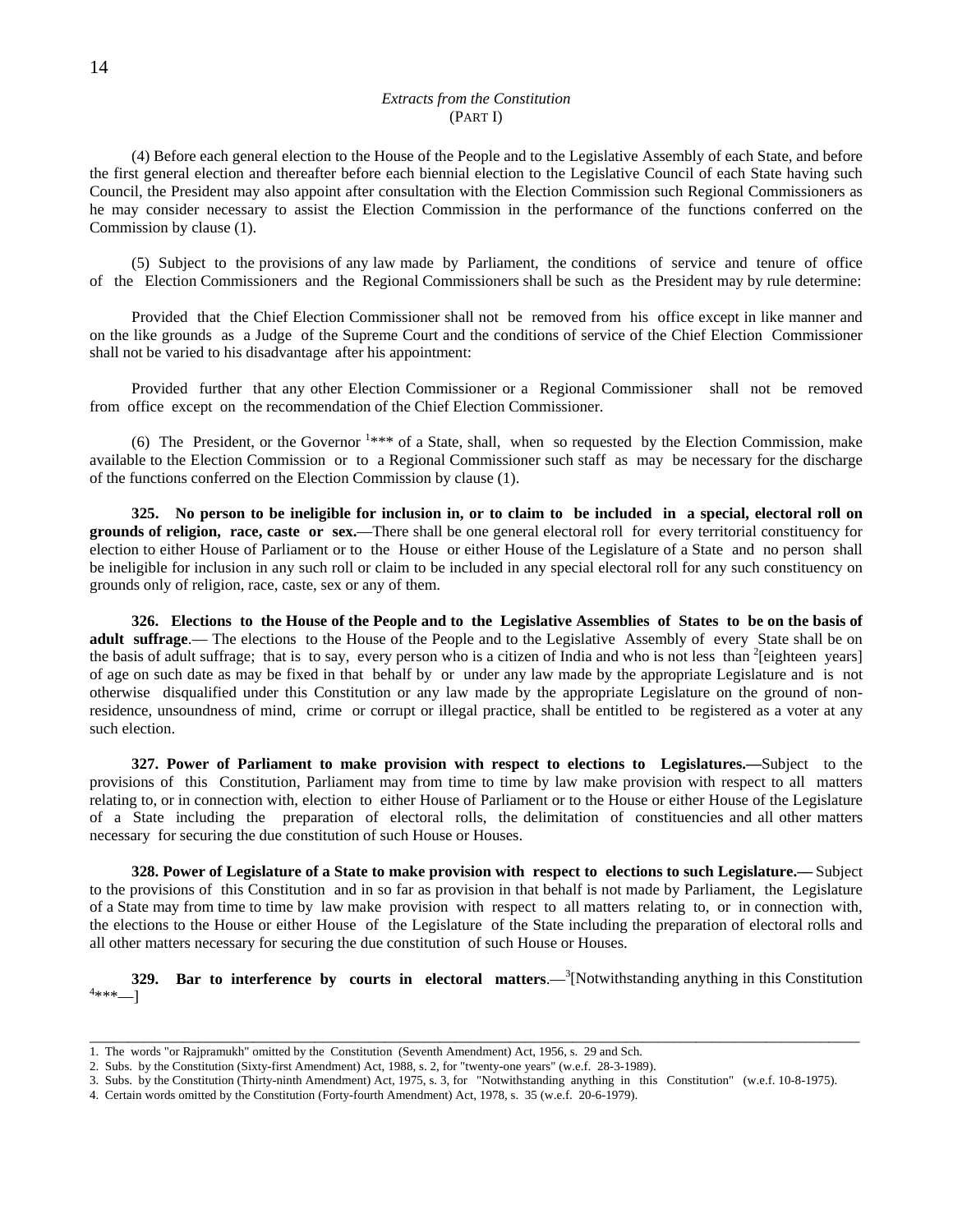(*a*) the validity of any law relating to the delimitation of constituencies or the allotment of seats to such constituencies, made or purporting to be made under article 327 or article 328, shall not be called in question in any court;

(*b*) no election to either House of Parliament or to the House or either House of the Legislature of a State shall be called in question except by an election petition presented to such authority and in such manner as may be provided for by or under any law made by the appropriate Legislature.

 $*$   $*$   $*$   $*$   $*$   $*$   $*$   $*$   $*$ 

#### **PART XVI**

# SPECIAL PROVISIONS RELATING TO CERTAIN CLASSES

**330. Reservation of seats for Scheduled Castes and Scheduled Tribes in the House of the People**.—(1) Seats shall be reserved in the House of the People for—

- (*a*) the Scheduled Castes;
- $\frac{1}{1}(b)$  the Scheduled Tribes except the Scheduled Tribes in the autonomous districts of Assam; and]
- (*c*) the Scheduled Tribes in the autonomous districts of Assam.

(2) The number of seats reserved in any State  $2$ [or Union territory] for the Scheduled Castes or the Scheduled Tribes under clause (1) shall bear, as nearly as may be, the same proportion to the total number of seats allotted to that State  $2$ [or Union territory] in the House of the People as the population of the Scheduled Castes in the State <sup>2</sup>[or Union territory] or of the Scheduled Tribes in the State  $2$ [or Union territory] or part of the State  $2$ [or Union territory], as the case may be, in respect of which seats are so reserved, bears to the total population of the State  $2$ [or Union territory].

 $3(3)$  Notwithstanding anything contained in clause (2), the number of seats reserved in the House of the People for the Scheduled Tribes in the autonomous districts of Assam shall bear to the total number of seats allotted to that State a proportion not less than the population of the Scheduled Tribes in the said autonomous districts bears to the total population of the State.]

 ${}^{4}$ [*Explanation*.—In this article and in article 332, the expression "population" means the population as ascertained at the last preceding census of which the relevant figures have been published:

Provided that the reference in this *Explanation* to the last preceding census of which the relevant figures have been published shall, until the relevant figures for the first census taken after the year <sup>5</sup>[2026] have been published, be construed as a reference to the  $^{6}$ [2001] census.]

**331. Representation of the Anglo-Indian community in the House of the People**.— Notwithstanding anything in article 81, the President may, if he is of opinion that the Anglo-Indian community is not adequately represented in the House of the People, nominate not more than two members of that community to the House of the People.

<sup>1.</sup> Subs. by the Constitution (Fifty-first Amendment) Act, 1984, s. 2, for sub-clause (*b*) (w.e.f. 16-6-1986).

<sup>2.</sup> Ins. by the Constitution (Seventh Amendment) Act, 1956, s. 29 and Sch.

<sup>3.</sup> Ins. by the Constitution (Thirty-first Amendment) Act, 1973, s. 3.

<sup>4.</sup> Ins. by the Constitution (Forty-second Amendment) Act, 1976, s. 47 (w.e.f. 3-1-1977).

<sup>5.</sup> Subs. by the Constitution (Eighty-fourth Amendment) Act, 2001, s. 6, for "2000".

<sup>6.</sup> Subs. by the Constitution (Eighty-seventh Amendment) Act, 2003, s. 5, for "1991".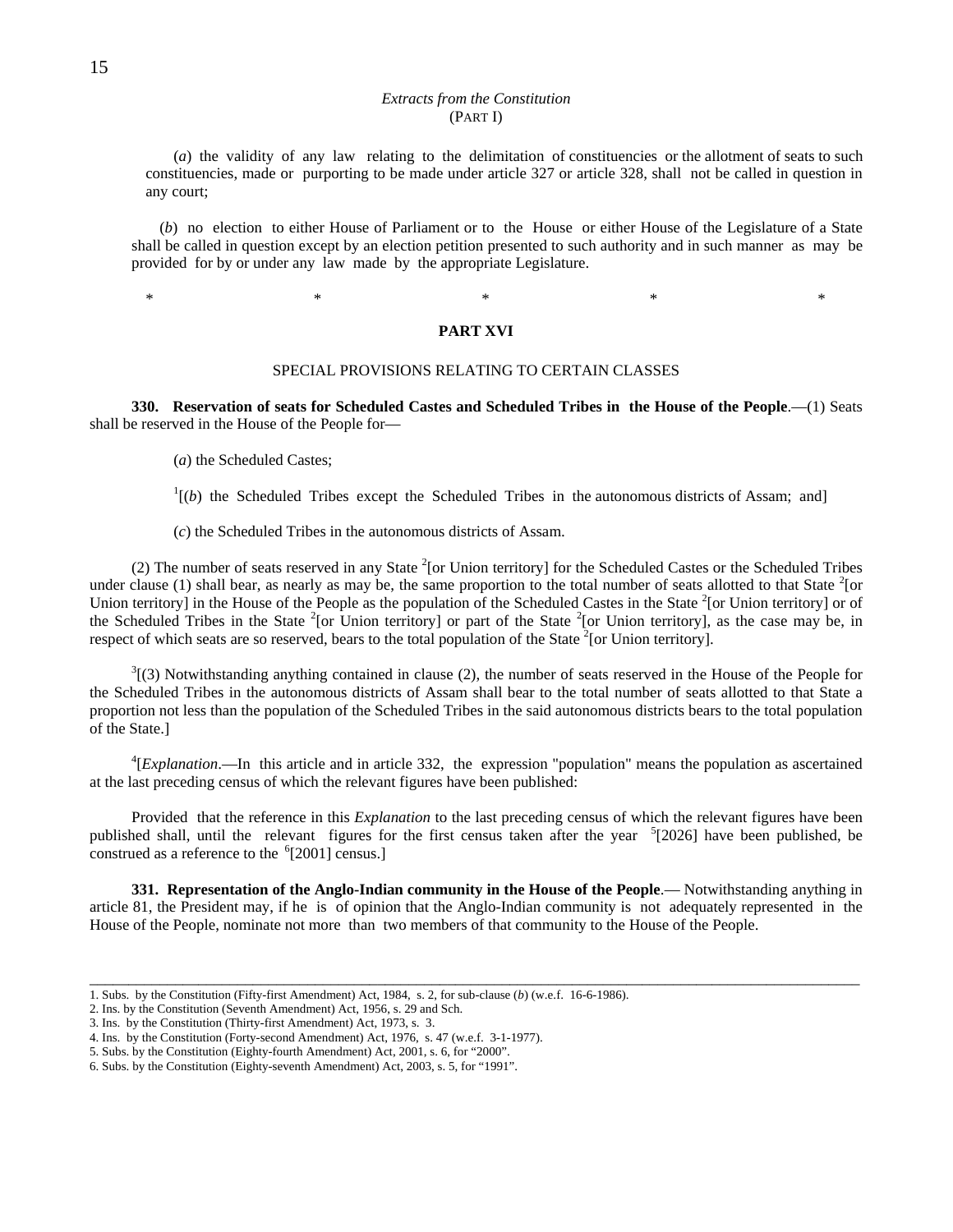**332. Reservation of seats for Scheduled Castes and Scheduled Tribes in the Legislative Assemblies of the States.**—( $I$ ) Seats shall be reserved for the Scheduled Castes and the Scheduled Tribes,<sup>1</sup>[except the Scheduled Tribes in the autonomous districts of Assam], in the Legislative Assembly of every State  $2***$ .

(*2*) Seats shall be reserved also for the autonomous districts in the Legislative Assembly of the State of Assam.

 (3) The number of seats reserved for the Scheduled Castes or the Scheduled Tribes in the Legislative Assembly of any State under clause (1) shall bear, as nearly as may be, the same proportion to the total number of seats in the Assembly as the population of the Scheduled Castes in the State or of the Scheduled Tribes in the State or part of the State, as the case may be, in respect of which seats are so reserved, bears to the total population of the State.

 ${}^{3}$ [(3A) Notwithstanding anything contained in clause (3), until the taking effect, under article 170, of the re-adjustment, on the basis of the first census after the year <sup>4</sup>[2026], of the number of seats in the Legislative Assemblies of the States of Arunachal Pradesh, Meghalaya, Mizoram and Nagaland, the seats which shall be reserved for the Scheduled Tribes in the Legislative Assembly of any such State shall be, —

(*a*) if all the seats in the Legislative Assembly of such State in existence on the date of coming into force of the Constitution (Fifty-seventh Amendment) Act, 1987 (hereafter in this clause referred to as the existing Assembly) are held by members of the Scheduled Tribes, all the seats except one;

(*b*) in any other case, such number of seats as bears to the total number of seats, a proportion not less than the number (as on the said date) of members belonging to the Scheduled Tribes in the existing Assembly bears to the total number of seats in the existing Assembly.]

 ${}^{5}$ [(3B) Notwithstanding anything contained in clause (3), until the re-adjustment, under article 170, takes effect on the basis of the first census after the year  $\frac{4}{2026}$ , of the number of seats in the Legislative Assembly of the State of Tripura, the seats which shall be reserved for the Scheduled Tribes in the Legislative Assembly shall be, such number of seats as bears to the total number of seats, a proportion not less than the number, as on the date of coming into force of the Constitution (Seventy-second Amendment) Act, 1992, of members belonging to the Scheduled Tribes in the Legislative Assembly in existence on the said date bears to the total number of seats in that Assembly.]

(4) The number of seats reserved for an autonomous district in the Legislative Assembly of the State of Assam shall bear to the total number of seats in that Assembly a proportion not less than the population of the district bears to the total population of the State.

 (5) The constituencies for the seats reserved for any autonomous district of Assam shall not comprise any area outside that district <sup>6</sup>\*\*\*.

 (6) No person who is not a member of a Scheduled Tribe of any autonomous district of the State of Assam shall be eligible for election to the Legislative Assembly of the State from any constituency of that district  $6***$ .

 $\int$ [Provided that for elections to the Legislative Assembly of the State of Assam, the representation of the Scheduled tribes and non-Scheduled Tribes in the constituencies included in the Bodoland Territorial Areas District, so notified, and existing prior to the constitution of the Bodoland Territorial Areas District, shall be maintained.]

**333. Representation of the Anglo-Indian community in the Legislative Assemblies of the States**.— Notwithstanding anything in article 170, the Governor  $8***$  of a State may, if he is of opinion that the Anglo-Indian community needs representation in the Legislative Assembly of the State and is not adequately represented therein, <sup>9</sup>[nominate one member of that community to the Assembly].

<sup>1.</sup> Subs. by the Constitution (Fifty-first Amendment) Act, 1984, s. 3, for certain words (w.e.f. 16-6-1986).

<sup>2.</sup> The words and letters "specified in Part A or Part B of the First Schedule" omitted by the Constitution (Seventh Amendment) Act, 1956, s. 29 and Sch.

<sup>3.</sup> Ins. by the Constitution (Fifty-seventh Amendment) Act, 1987, s. 2 (w.e.f. 21-9-1987).

<sup>4.</sup> Subs. by the Constitution (Eighty-fourth Amendment) Act, 2001, s. 7, for "2000".

<sup>5.</sup> Ins. by the Constitution (Seventy-second Amendment) Act, 1992, s. 2 (w.e.f. 5-12-1992).

<sup>6.</sup> Certain words omitted by Act 81 of 1971, s. 71 (w.e.f. 21-1-1972).

<sup>7.</sup> Ins. by the Constitution (Ninetieth Amendment) Act, 2003, s. 2 (w.e.f. 28-9-2003).

<sup>8.</sup> The words "or Rajpramukh" omitted by the Constitution (Seventh Amendment) Act, 1956, s. 29 and Sch.

<sup>9.</sup> Subs. by the Constitution (Twenty-third Amendment) Act, 1969, s. 4, for certain words (w.e.f. 23-1-1970).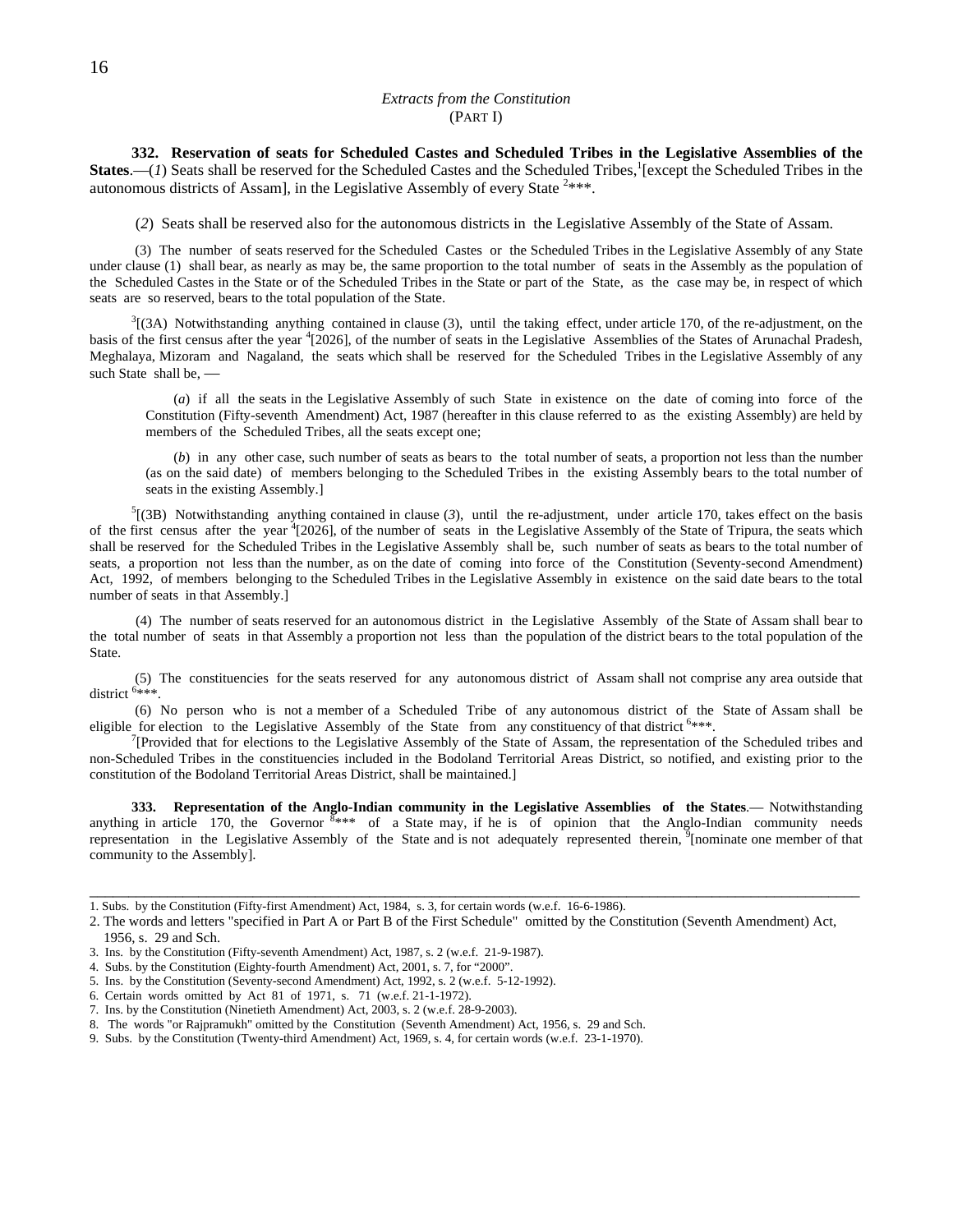**334. Reservation of seats and special representation to cease after <sup>1</sup> [seventy years].—**Notwithstanding anything in the foregoing provisions of this Part, the provisions of this Constitution relating to—

(*a*) the reservation of seats for the Scheduled Castes and the Scheduled Tribes in the House of the People and in the Legislative Assemblies of States; and

(*b*) the representation of the Anglo-Indian community in the House of the People and in the Legislative Assemblies of the States by nomination,

shall cease to have effect on the expiration of a period of  $\frac{1}{2}$ [seventy years] from the commencement of this Constitution:

Provided that nothing in this article shall affect any representation in the House of the People or in the Legislative Assembly of a State until the dissolution of the then existing House or Assembly, as the case may be.

 $*$   $*$   $*$   $*$   $*$   $*$   $*$   $*$   $*$   $*$ **341. Scheduled Castes.** (1) The President  $2$ [may with respect to any State  $3$ [or Union territory], and where it is a State  $4***$ , after consultation with the Governor  $5***$  thereof, by public notification<sup>6</sup>, specify the castes, races or tribes or parts of or groups within castes, races or tribes which shall for the purposes of this Constitution be deemed to be Scheduled Castes in relation to that State <sup>3</sup>[or Union territory, as the case may be].

(2) Parliament may by law include in or exclude from the list of Scheduled Castes specified in a notification issued under clause (1) any caste, race or tribe or part of or group within any caste, race or tribe, but save as aforesaid a notification issued under the said clause shall not be varied by any subsequent notification.

**342. Scheduled Tribes.**—(1) The President  $\binom{7}{1}$  may with respect to any State  $\binom{3}{1}$  or Union territory], and where it is a State <sup>4\*\*\*</sup>, after consultation with the Governor  $\frac{5***}{}$  thereof, by public notification<sup>6</sup>, specify the tribes or tribal communities or parts of or groups within tribes or tribal communities which shall for the purposes of this Constitution be deemed to be Scheduled Tribes in relation to that State <sup>3</sup>[or Union territory, as the case may be].

(2) Parliament may by law include in or exclude from the list of Scheduled Tribes specified in a notification issued under clause (1) any tribe or tribal community or part of or group within any tribe or tribal community, but save as aforesaid a notification issued under the said clause shall not be varied by any subsequent notification.

# $*$   $*$   $*$   $*$   $*$   $*$   $*$   $*$   $*$ PART XVIII

# EMERGENCY PROVISIONS

 $*$   $*$   $*$   $*$   $*$   $*$   $*$   $*$   $*$ **356. Provisions in case of failure of constitutional machinery in States**.—(1) If the President, on receipt of a report from the Governor<sup>5\*\*\*</sup> of a State or otherwise, is satisfied that a situation has arisen in which the Government of the State cannot be carried on in accordance with the provisions of this Constitution, the President may by Proclamation—

<sup>1.</sup> Subs. by the Constitution (Ninety-fifth Amendment) Act, 2009, s. 2, for "sixty years" (w.e.f. 25-1-2010).

<sup>2.</sup> Subs. by the Constitution (First Amendment) Act, 1951, s. 10, for "may, after consultation with the Governor or Rajpramukh of a State".

<sup>3.</sup> Ins. by the Constitution (Seventh Amendment) Act, 1956, s. 29 and Sch.

<sup>4.</sup> The words and letters "specified in Part A or Part B of the First Schedule" omitted by s. 29 and Sch., *ibid*.

<sup>5.</sup> The words "or Rajpramukh" omitted by s. 29 and Sch., *ibid*.

<sup>6.</sup> *See* Manual of Election Law, Vol. I, Part III, *infra*.

<sup>7.</sup> Subs. by the Constitution (First Amendment) Act, 1951, s.11, for "may, after consultation with the Governor or Rajpramukh of a State,".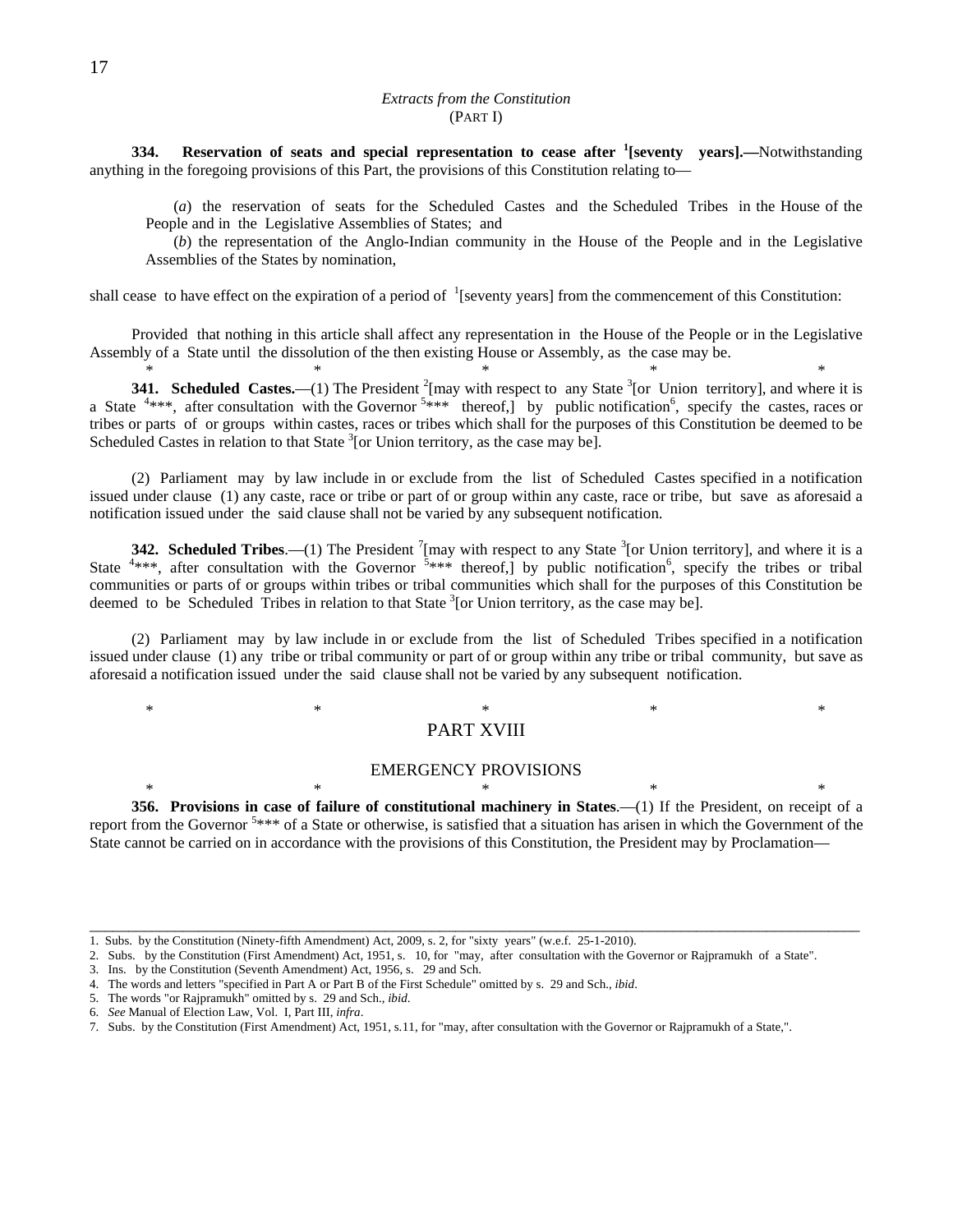(*a*) assume to himself all or any of the functions of the Government of the State and all or any of the powers vested in or exercisable by the Governor  $1***$  or any body or authority in the State other than the Legislature of the State;

 (*b*) declare that the powers of the Legislature of the State shall be exercisable by or under the authority of Parliament;

 (*c*) make such incidental and consequential provisions as appear to the President to be necessary or desirable for giving effect to the objects of the Proclamation, including provisions for suspending in whole or in part the operation of any provisions of this Constitution relating to any body or authority in the State:

Provided that nothing in this clause shall authorise the President to assume to himself any of the powers vested in or exercisable by a High Court, or to suspend in whole or in part the operation of any provision of this Constitution relating to High Courts.

(2) Any such Proclamation may be revoked or varied by a subsequent Proclamation.

(3) Every Proclamation under this article shall be laid before each House of Parliament and shall, except where it is a Proclamation revoking a previous Proclamation, cease to operate at the expiration of two months unless before the expiration of that period it has been approved by resolutions of both Houses of Parliament:

Provided that if any such Proclamation (not being a Proclamation revoking a previous Proclamation) is issued at a time when the House of the People is dissolved or the dissolution of the House of the People takes place during the period of two months referred to in this clause, and if a resolution approving the Proclamation has been passed by the Council of States, but no resolution with respect to such Proclamation has been passed by the House of the People before the expiration of that period, the Proclamation shall cease to operate at the expiration of thirty days from the date on which the House of the People first sits after its reconstitution unless before the expiration of the said period of thirty days a resolution approving the Proclamation has been also passed by the House of the People.

(4) A Proclamation so approved shall, unless revoked, cease to operate on the expiration of a period of  $2$ [six months from the date of issue of the Proclamation]:

Provided that if and so often as a resolution approving the continuance in force of such a Proclamation is passed by both Houses of Parliament, the Proclamation shall, unless revoked, continue in force for a further period of  $\frac{3}{3}$ [six months] from the date on which under this clause it would otherwise have ceased to operate, but no such Proclamation shall in any case remain in force for more than three years:

Provided further that if the dissolution of the House of the People takes place during any such period of  $3$ [six months] and a resolution approving the continuance in force of such Proclamation has been passed by the Council of States, but no resolution with respect to the continuance in force of such Proclamation has been passed by the House of the People during the said period, the Proclamation shall cease to operate at the expiration of thirty days from the date on which the House of the People first sits after its reconstitution unless before the expiration of the said period of thirty days a resolution approving the continuance in force of the Proclamation has been also passed by the House of the People:

<sup>4</sup>[Provided also that in the case of the Proclamation issued under clause (1) on the 11th day of May, 1987 with respect to the State of Punjab, the reference in the first proviso to this clause to "three years" shall be construed as a reference to  $\frac{5}{3}$  [five years].

 $^{6}$ [(5) Notwithstanding anything contained in clause (4), a resolution with respect to the continuance in force of a Proclamation approved under clause (3) for any period beyond the expiration of one year from the date of issue of such Proclamation shall not be passed by either House of Parliament unless—

\_\_\_\_\_\_\_\_\_\_\_\_\_\_\_\_\_\_\_\_\_\_\_\_\_\_\_\_\_\_\_\_\_\_\_\_\_\_\_\_\_\_\_\_\_\_\_\_\_\_\_\_\_\_\_\_\_\_\_\_\_\_\_\_\_\_\_\_\_\_\_\_\_\_\_\_\_\_\_\_\_\_\_\_\_\_\_\_\_\_\_\_\_\_\_\_\_\_

3. Subs. by s. 38, *ibid*., for "one year" (w.e.f. 20-6-1979).

<sup>1.</sup> The words "or Rajpramukh, as the case may be" omitted by the Constitution (Seventh Amendment) Act, 1956, s. 29 and Sch.

<sup>2.</sup> Subs. by the Constitution (Forty-fourth Amendment) Act, 1978, s. 38, for "one year from the date of the passing of the second of the resolutions approving the Proclamation under clause (3)" (w.e.f. 20-6-1979).

<sup>4.</sup> Ins. by the Constitution (Sixty-fourth Amendment) Act, 1990, s. 2.

<sup>5.</sup> Successively subs. by the Constitution (Sixty-seventh Amendment) Act, 1990, s. 2 (w.e.f. 4-10-1990) and the Constitution (Sixty-eighth Amendment) Act, 1991, s. 2 to read as above (w.e.f. 12-3-1991).

<sup>6.</sup> Subs. by the Constitution (Forty-fourth Amendment) Act, 1978, s. 38, for cl. (5) (w.e.f. 20-6-1979).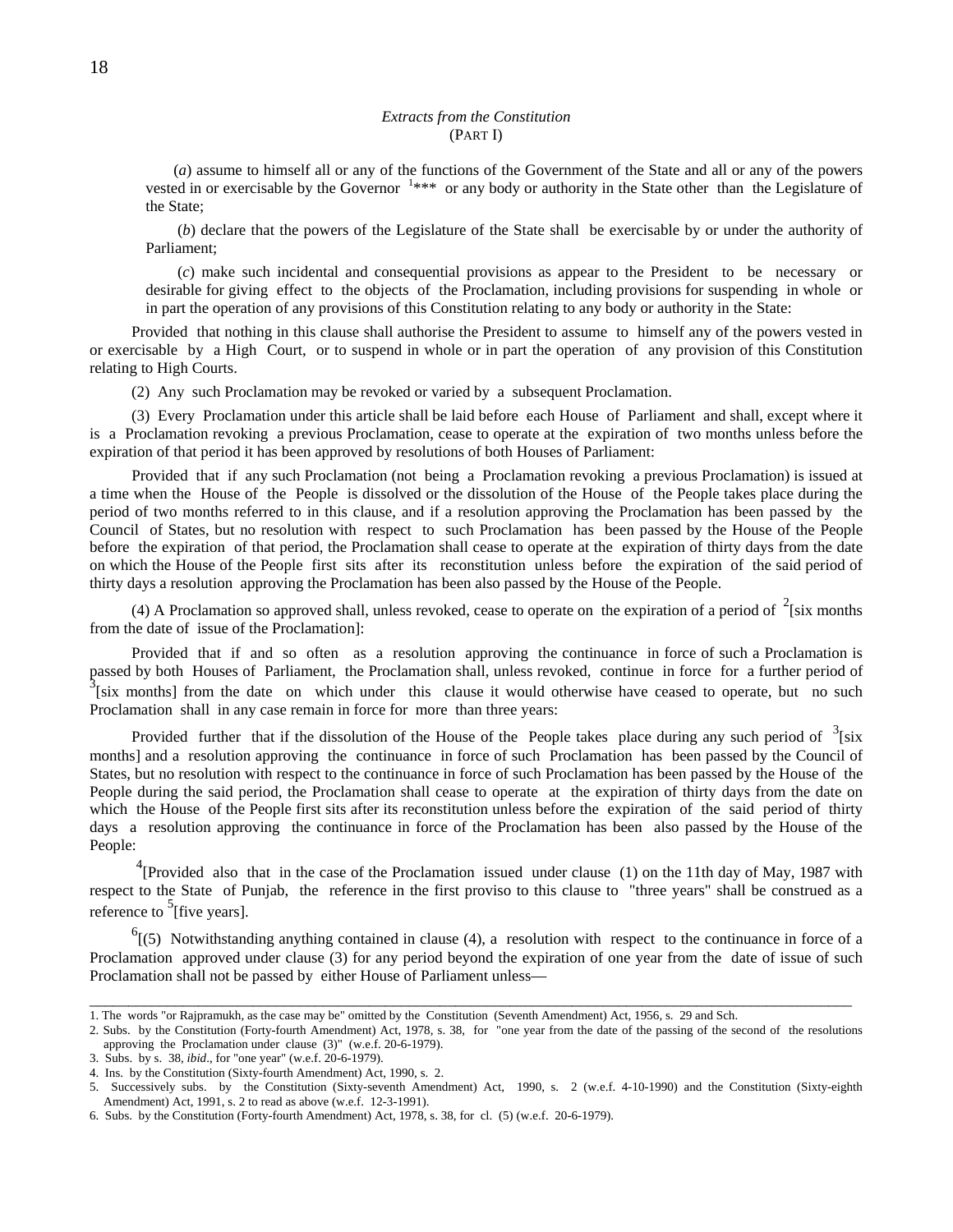*(a)* a Proclamation of Emergency is in operation, in the whole of India or, as the case may be, in the whole or any part of the State, at the time of the passing of such resolution, and

*(b)* the Election Commission certifies that the continuance in force of the Proclamation approved under clause (3) during the period specified in such resolution is necessary on account of difficulties in holding general elections to the Legislative Assembly of the State concerned:]

<sup>1</sup>[Provided that nothing in this clause shall apply to the Proclamation issued under clause (1) on the 11th day of May, 1987 with respect to the State of Punjab.]

 $*$   $*$   $*$   $*$   $*$   $*$   $*$   $*$   $*$   $*$ 

# PART XIX

# MISCELLANEOUS

2 [**361B. Disqualification for appointment on remunerative political post.—**A member of a House belonging to any political party who is disqualified for being a member of the House under paragraph 2 of the Tenth Schedule shall also be disqualified to hold any remunerative political post for duration of the period commencing from the date of his disqualification till the date on which the term of his office as such member would expire or till the date on which he contests an election to a House and is declared elected, whichever is earlier.

*Explanation*.—For the purposes of this article,—

(*a*) the expression "House" has the meaning assigned to it in clause (*a*) of paragraph 1 of the Tenth Schedule;

(*b*) the expression "remunerative political post" means any office—

 (*i*) under the Government of India or the Government of a State where the salary or remuneration for such office is paid out of the public revenue of the Government of India or the Government of the State, as the case may be; or

 (*ii*) under a body, whether incorporated or not, which is wholly or partially owned by the Governemnt of India or the Government of a State and the salary or remuneration for such office is paid by such body,

except where such salary or remuneration paid is compensatory in nature.]

# PART XXI<br>[TEMPORARY, TRANSITIONAL AND SPECIAL PROVISIONS<sup>]</sup>

\* \* \* \* \*

\* \* \* \* \* 4 [**371F. Special provisions with respect to the State of Sikkim**.—Notwithstanding anything in this Constitution,—

(*a*) the Legislative Assembly of the State of Sikkim shall consist of not less than thirty members;

(*b*) as from the date of commencement of the Constitution (Thirty-sixth Amendment) Act, 1975 (hereafter in this article referred to as the appointed day) —

(*i*) the Assembly for Sikkim formed as a result of the elections held in Sikkim in April, 1974 with thirtytwo members elected in the said elections (hereinafter referred to as the sitting members) shall be deemed to be the Legislative Assembly of the State of Sikkim duly constituted under this Constitution;

(*ii*) the sitting members shall be deemed to be the members of the Legislative Assembly of the State of Sikkim duly elected under this Constitution; and

(*iii*) the said Legislative Assembly of the State of Sikkim shall exercise the powers and perform the functions of the Legislative Assembly of a State under this Constitution;

<sup>1.</sup> Ins. by the Constitution (Sixty-fourth Amendment) Act, 1990, s. 2.

<sup>2.</sup> Ins. by the Constitution (Ninety-first Amendment) Act, 2003 s. 4 (w.e.f. 1-1-2004).

<sup>3.</sup> Subs. by the Constitution (Thirteenth Amendment) Act, 1962, s. 2, for "TEMPORARY AND TRANSITIONAL PROVISIONS" (w.e.f. 1-12-1963).

<sup>4</sup> Ins. by the Constitution (Thirty-sixth Amendment) Act, 1975, s. 3 (w.e.f. 26-4-1975).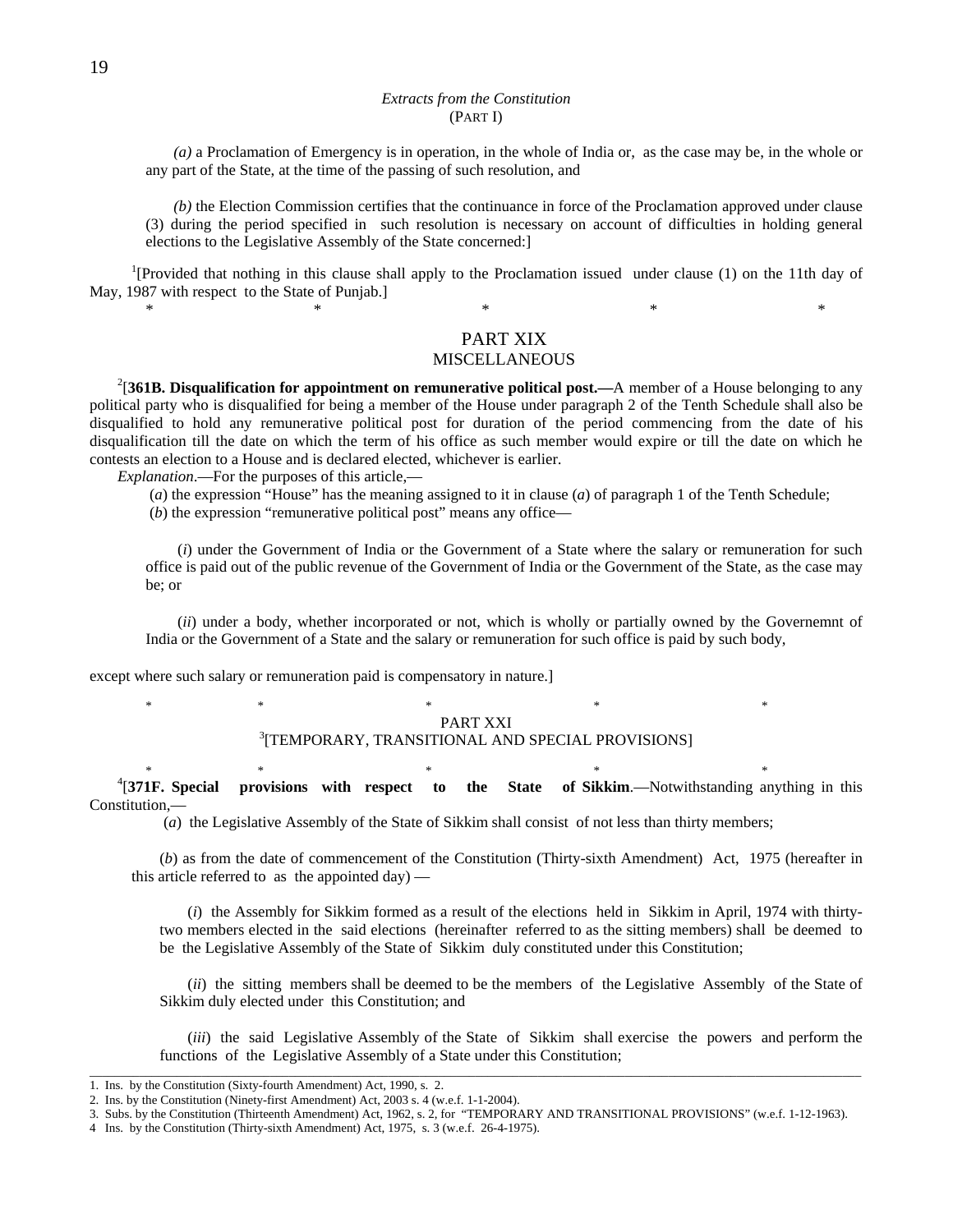(*c*) in the case of the Assembly deemed to be the Legislative Assembly of the State of Sikkim under clause (*b*), the references to the period of  $\frac{1}{2}$  [five years] in clause (1) of article 172 shall be construed as references to a period of  $^{2}$ [four years] and the said period of  $^{2}$ [four years] shall be deemed to commence from the appointed day;

(*d*) until other provisions are made by Parliament by law, there shall be allotted to the State of Sikkim one seat in the House of the People and the State of Sikkim shall form one parliamentary constituency to be called the parliamentary constituency for Sikkim;

\* \* \* \* \*

(*f*) Parliament may, for the purpose of protecting the rights and interests of the different sections of the population of Sikkim make provision for the number of seats in the Legislative Assembly of the State of Sikkim which may be filled by candidates belonging to such sections and for the delimitation of the assembly constituencies from which candidates belonging to such sections alone may stand for election to the Legislative Assembly of the State of Sikkim;

 $*$   $*$   $*$   $*$   $*$   $*$   $*$   $*$   $*$ 

 $3$ [371G. **Special provision with respect to the State of Mizoram.—Notwithstanding anything in this** Constitution, —

(*a*) no Act of Parliament in respect of—

(*i*) religious or social practices of the Mizos,

(*ii*) Mizo customary law and procedure,

(*iii*) administration of civil and criminal justice involving decisions according to Mizo customary law,

(*iv*) ownership and transfer of land,

shall apply to the State of Mizoram unless the Legislative Assembly of the State of Mizoram by a resolution so decides:

Provided that nothing in this clause shall apply to any Central Act in force in the Union territory of Mizoram immediately before the commencement of the Constitution (Fifty-third Amendment) Act, 1986;

(*b*) the Legislative Assembly of the State of Mizoram shall consist of not less than forty members.]

4 [**371H. Special provision with respect to the State of Arunachal Pradesh**.—Notwithstanding anything in this Constitution, —

(*a*) the Governor of Arunachal Pradesh shall have special responsibility with respect to law and order in the State of Arunachal Pradesh and in the discharge of his functions in relation thereto, the Governor shall, after consulting the Council of Ministers, exercise his individual judgment as to the action to be taken:

 Provided that if any question arises whether any matter is or is not a matter as respects which the Governor is under this clause required to act in the exercise of his individual judgment, the decision of the Governor in his discretion shall be final, and the validity of anything done by the Governor shall not be called in question on the ground that he ought or ought not to have acted in the exercise of his individual judgment:

Provided further that if the President on receipt of a report from the Governor or otherwise is satisfied that it is no longer necessary for the Governor to have special responsibility with respect to law and order in the State of Arunachal Pradesh, he may by order direct that the Governor shall cease to have such responsibility with effect from such date as may be specified in the order;

<sup>1.</sup> Subs. by the Constitution (Forty-fourth Amendment) Act, 1978, s. 43, for "six years" (w.e.f. 6-9-1979).

<sup>2.</sup> Subs. by s. 43*, ibid*., for "five years" (w.e.f. 6-9-1979).

<sup>3.</sup> Ins. by the Constitution (Fifty-third Amendment) Act, 1986, s. 2 (w.e.f. 20-2-1987).

<sup>4.</sup> Ins. by the Constitution (Fifty-fifth Amendment) Act, 1986, s. 2 (w.e.f. 20-2-1987).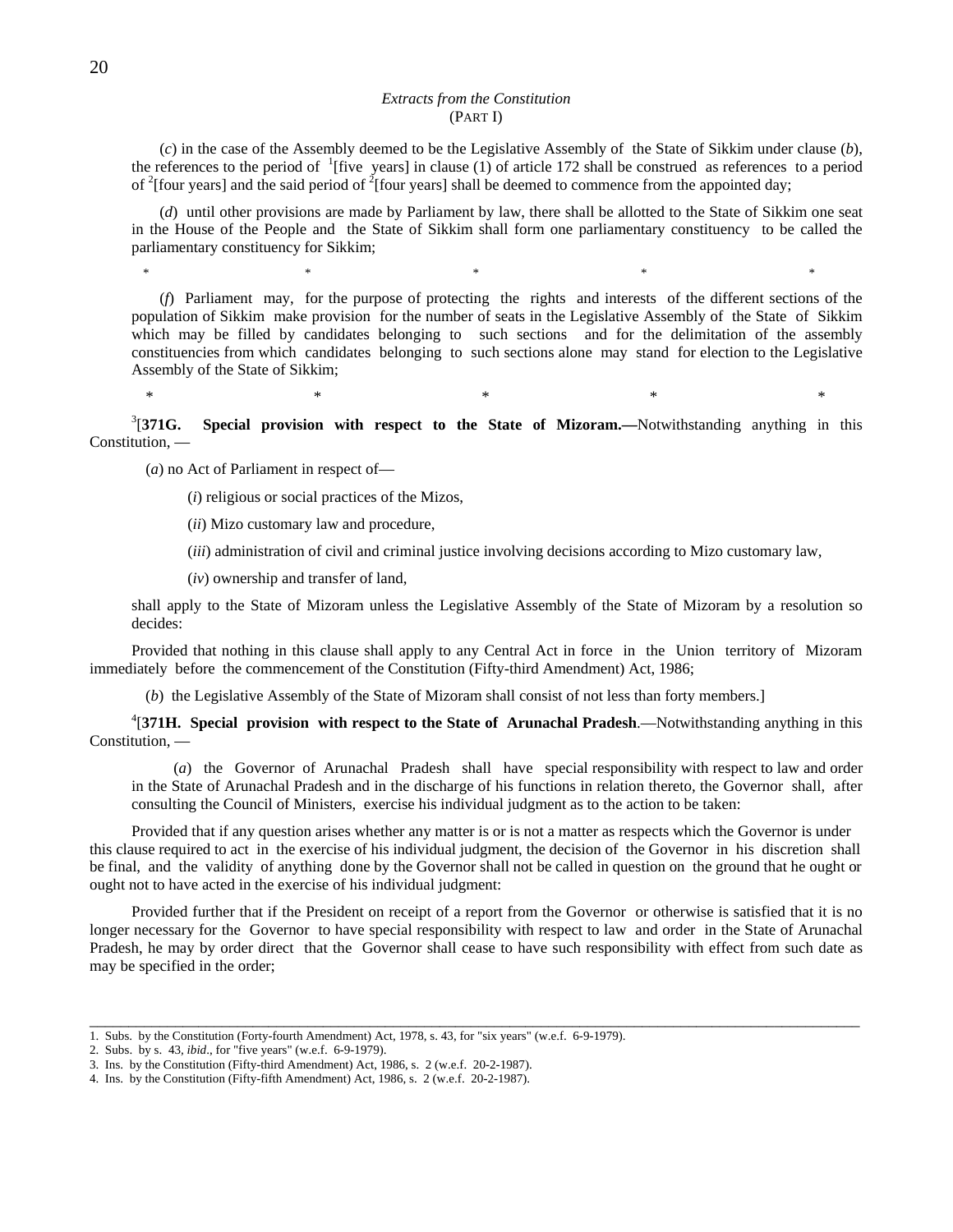(*b*) the Legislative Assembly of the State of Arunachal Pradesh shall consist of not less than thirty members.]

<sup>1</sup>[371-I. Special provision with respect to the State of Goa.—Notwithstanding anything in this Constitution, the Legislative Assembly of the State of Goa shall consist of not less than thirty members.]

**THIRD SCHEDULE** 

 $*$   $*$   $*$   $*$   $*$   $*$   $*$   $*$   $*$   $*$ 

[Articles 75(4), 99, 124(6), 148(2), 164(3), 188 and 219]\*

#### **Forms of Oaths or Affirmations**

 $*$   $*$   $*$   $*$   $*$   $*$   $*$   $*$   $*$  $^{2}$ [III]

A

Form of oath or affirmation to be made by a candidate for election to Parliament: —

 "I, A.B., having been nominated as a candidate to fill a seat in the Council of States (or the House of the People) do swear in the name of God that I will bear true faith and allegiance to the Constitution of India as by solemnly affirm

law established and that I will uphold the sovereignty and integrity of India."

| $\ast$ | $\ast$ | $\ast$        | $\ast$ | $*1$   |
|--------|--------|---------------|--------|--------|
| $\ast$ | $\ast$ | $\ast$        | $\ast$ | $\ast$ |
|        |        | $\rm ^3[VII]$ |        |        |
|        |        | A             |        |        |

Form of oath or affirmation to be made by a candidate for election to the Legislature of a State:—

"I, A.B., having been nominated as a candidate to fill a seat in the Legislative Assembly (or Legislative Council), do swear in the name of God that I will bear true faith and allegiance to the Constitution of India as solemnly affirm

by law established and that I will uphold the sovereignty and integrity of India."

\* \* \* \* \*] \_\_\_\_\_\_\_\_\_\_\_\_\_\_\_\_\_\_\_\_\_\_\_\_\_\_\_\_\_\_\_\_\_\_\_\_\_\_\_\_\_\_\_\_\_\_\_\_\_\_\_\_\_\_\_\_\_\_\_\_\_\_\_\_\_\_\_\_\_\_\_\_\_\_\_\_\_\_\_\_\_\_\_\_\_\_\_\_\_\_\_\_\_\_\_\_\_\_\_

3. Subs., *ibid.,* s. 5, for Form VII.

<sup>1.</sup> Ins. by the Constitution (Fifty-sixth Amendment) Act, 1987, s. 2 (w.e.f. 30-5-1987).

<sup>\*</sup> *See* also Articles 84(a) and 173(a).

<sup>2.</sup> Subs. by Constitution (Sixteenth Amendment) Act, 1963, s. 5, for Form III.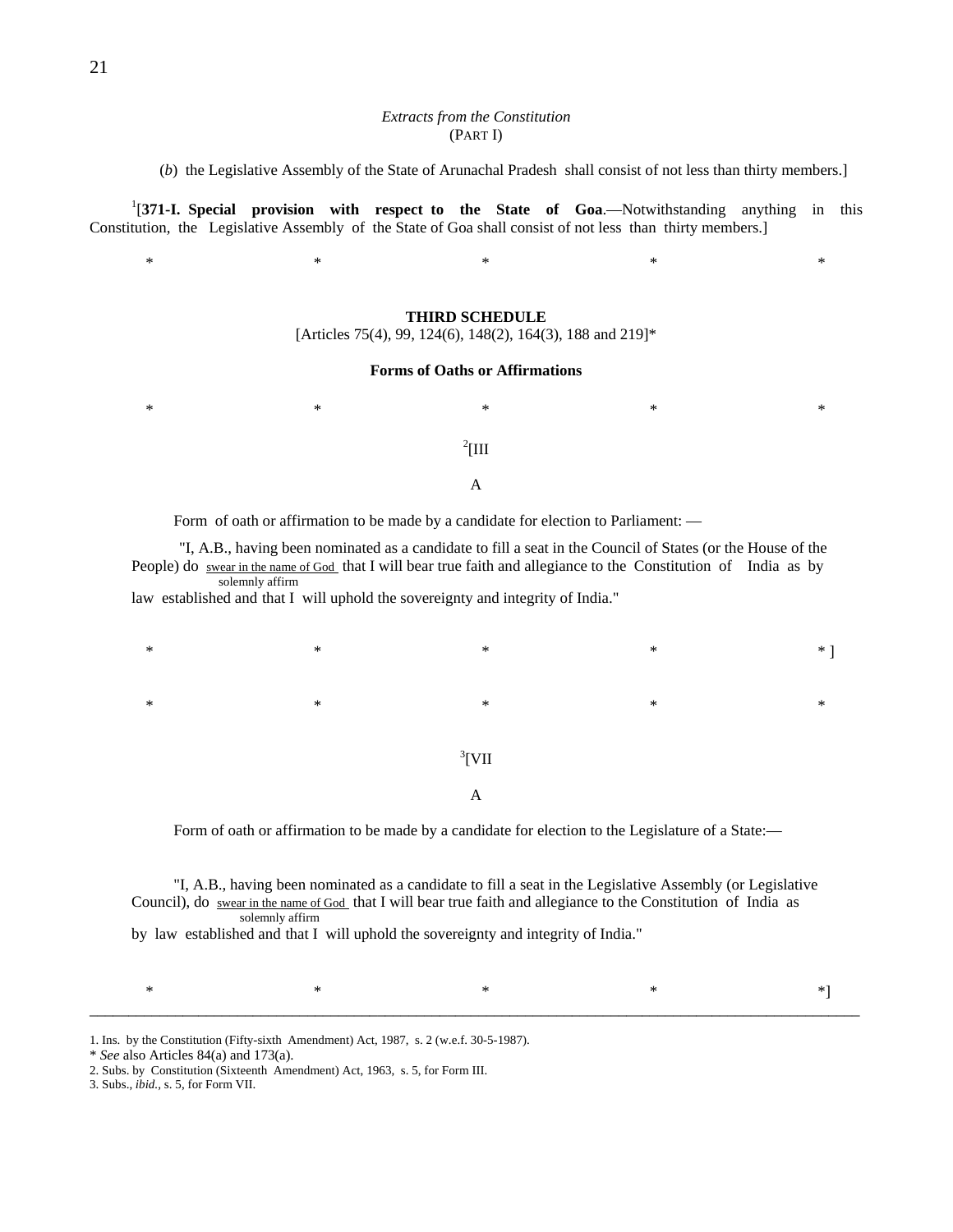# *Extracts from the Constitution*  (PART I)<br><sup>1</sup>[FOURTH SCHEDULE [Articles  $4(1)$  and  $80(2)$ ] **Allocation of seats in the Council of States**

 To each State or Union territory specified in the first column of the following table, there shall be allotted the number of seats specified in the second column thereof opposite to that State or that Union territory, as the case may be:

# TABLE

| 1.                             | 18           |
|--------------------------------|--------------|
| 2.                             |              |
| 3.                             | $^{2}[16]$   |
| $\frac{3}{4}$                  | 6            |
| $^{4}[^{5}[5.]$                | 1]           |
| $^{6}$ [6.]                    | 11]          |
| $^{7}[^{5}[7.]$                | 5]           |
| $^{5}[8.]$                     | 9            |
| $^{5}[9.]$                     | $^{8}$ [11]  |
| $^{9}$ [ <sup>5</sup> [10.]    | 5            |
| $^{10}$ [ <sup>5</sup> [11.]   | $^{11}[18]$  |
| $^{12}$ [ $^{5}$ [12.]         | 19]          |
| $^{13}$ [ <sup>5</sup> [13.]   | 12           |
| $^{5}[14.]$                    | 10           |
| $^{5}[15.]$                    | $^{14}[7]$   |
| $^{5}$ [16.]                   | 10           |
| $^{5}$ [17.]                   | $^{15}$ [31] |
| $^{16}$ [ <sup>5</sup> [18.]   | 31           |
| $^{5}[19.]$                    | 16           |
| $^{5}[20.]$                    | 4            |
| $^{18}$ [ <sup>5</sup> [21.]   | 1]           |
| $^{19}$ [ <sup>5</sup> [22.]   | 31           |
| $^{5}[23.]$                    |              |
| $^{5}[24.]$                    |              |
| $^{5}[25.]$                    |              |
| $^{20}$ [ <sup>5</sup> [26.]   | 1]           |
| $^{21}$ [ <sup>5</sup> [27.]   | 11           |
| $22^{22}$ [ <sup>5</sup> [28.] | 1]           |
| $^{5}[29.]$                    | 3            |
| $^{5}$ [30.]                   |              |
|                                |              |

Total  $=$  <sup>24</sup>[233]]

1. Subs. by the Constitution (Seventh Amendment) Act, 1956, s. 3, for the Fourth Sch.

2. Subs. by the Bihar Reorganisation Act, 2000 (30 of 2000), s.7 for "22" (w.e.f. 15-11-2000).

3. Ins. by s. 7, *ibid*. (w.e.f. 15-11-2000).

4. Ins. by the Goa, Daman and Diu Reorganisation Act, 1987 (18 of 1987), s. 6 (w.e.f. 30-5-1987).

5. Entries 4 to 29 renumbered as entries 5 to 30 by the Bihar Reorganisation Act, 2000 (30 of 2000), s. 7 (w.e.f. 15-11-2000).

6. Subs. by the Bombay Reorganisation Act, 1960 (11 of 1960), s. 6, for "4" (w.e.f. 1-5-1960).

7. Ins. By the Punjab Reorganisation Act, 1966 (31 of 1966), s. 9 (w.e.f. 1-11-1966).

8. Subs. by the Madhya Pradesh Reorganisation Act, 2000 (28 of 2000), s. 7, for "16" (w.e.f. 1-11-2000).

9. Ins. by s. 7, *ibid.* (w.e.f. 1-11-2000).

10. Subs. by the Madras State (Alteration of Name) Act, 1968 (53 of 1968), s. 5, for "11" (w.e.f. 14-1-1969).

11. Subs. by the Andhra Pradesh and Madras (Alteration of Boundaries) Act, 1959 (56 of 1959), s. 8, for "17" (w.e.f. 1-4-1960).

12. Ins. by the Bombay Reorganisation Act, 1960 (11 of 1960), s. 6 (w.e.f. 1-5-1960).

13. Subs. by the Mysore State (Alteration of Name) Act, 1973 (31 of 1973), s. 5, for "13" (w.e.f. 1-11-1973).

14. Subs. by the Punjab Reorganisation Act, 1966 (31 of 1966), s. 9, for "11" (w.e.f. 1-11-1966).

15. Subs. by the Uttar Pradesh Reorganisation Act, 2000 (29 of 2000), s 7, for "34" (w.e.f. 9-11-2000).

16. Ins. by s.7, *ibid*. (w.e.f. 9-11-2000).

17. Subs. by the Uttaranchal (Alteration of Name) Act, 2006 (52 of 2006), s. 5, for the word "Uttaranchal" (w.e.f. 1-1-2007).

18. Ins. by the State of Nagaland Act, 1962 (27 of 1962), s. 6 (w.e.f. 1-12-1963).

19. Ins. by the State of Himachal Pradesh Act, 1970 (53 of 1970), s. 5 (w.e.f. 25-1-1971).

20. Ins. by the Constitution (Thirty-sixth Amendment) Act, 1975, s. 4 (w.e.f. 26-4-1975).

21. Ins. by the State of Mizoram Act, 1986 (34 of 1986), s. 5 (w.e.f. 20-2-1987).

22. Ins. by the State of Arunachal Pradesh Act, 1986 (69 of 1986), s. 5 (w.e.f. 20-2-1987).

23. Subs. by the Pondicherry (Alteration of Name) Act, 2006 (44 of 2006), s. 6, for the word "Pondicherry" (w.e.f. 1-10-2006).

24. Subs. by the Goa, Daman and Diu Reorganisation Act, 1987 (18 of 1987), s. 6, for "232" (w.e.f. 30-5-1987).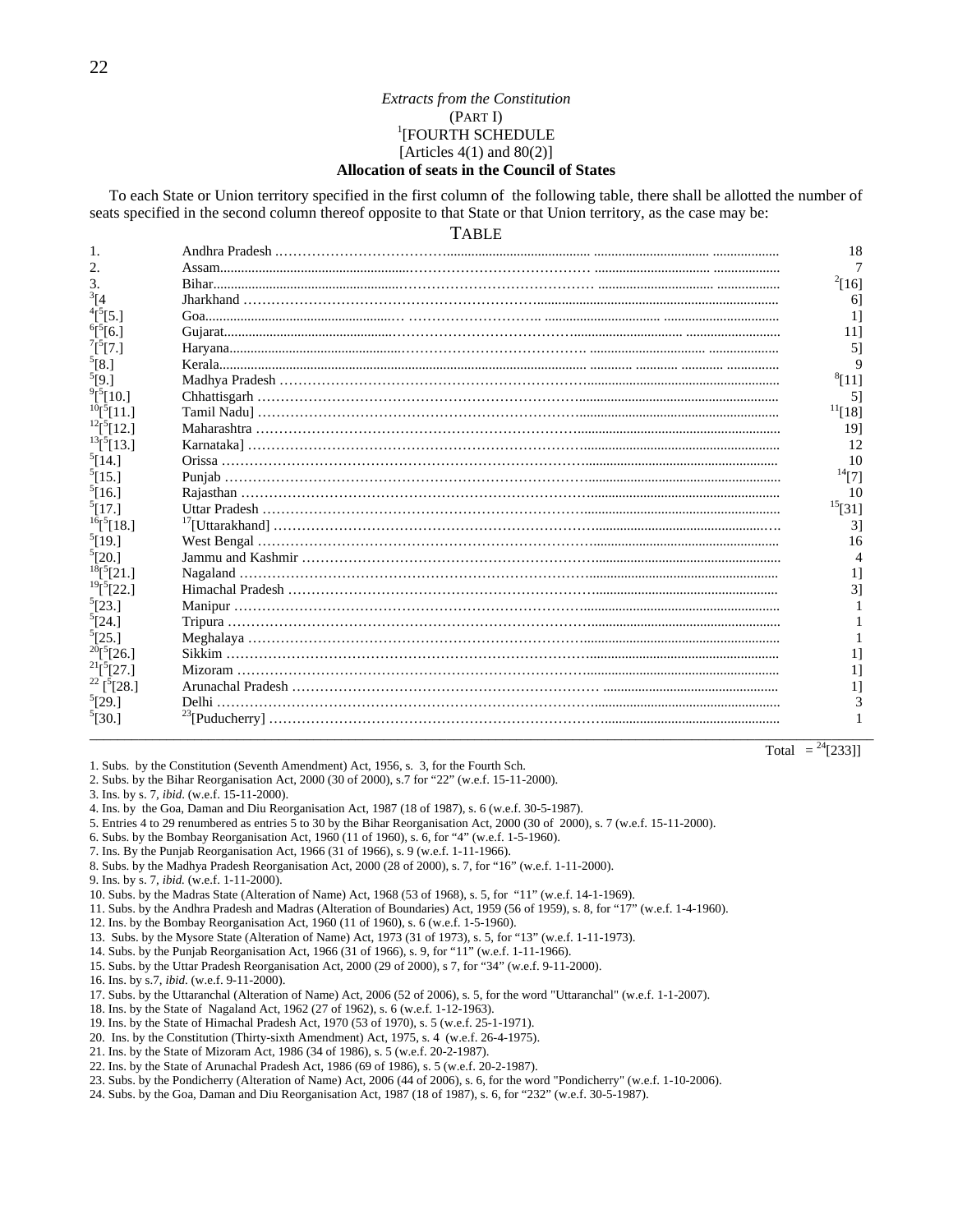$*$   $*$   $*$   $*$   $*$   $*$   $*$   $*$   $*$   $*$ 

# 1 [**TENTH SCHEDULE**

[Articles 102(2) and 191(2)]

#### **Provisions as to disqualification on ground of defection**

**1. Interpretation.**— In this Schedule, unless the context otherwise requires, —

(*a*) "House" means either House of Parliament or the Legislative Assembly or, as the case may be, either House of the Legislature of a State;

(*b*) "legislature party", in relation to a member of a House belonging to any political party in accordance with the provisions of paragraph 2 or  $2***$  paragraph 4, means the group consisting of all the members of that House for the time being belonging to that political party in accordance with the said provisions;

(*c*) "original political party", in relation to a member of a House, means the political party to which he belongs for the purposes of sub-paragraph (*1*) of paragraph 2;

(*d*) "paragraph" means a paragraph of this Schedule.

**2. Disqualification on ground of defection.—(***1***) Subject to the provisions of**  $\frac{3}{7}$  **[paragraphs 4 and 5], a member of** a House belonging to any political party shall be disqualified for being a member of the House—

(*a*) if he has voluntarily given up his membership of such political party; or

(*b*) if he votes or abstains from voting in such House contrary to any direction issued by the political party to which he belongs or by any person or authority authorised by it in this behalf, without obtaining, in either case, the prior permission of such political party, person or authority and such voting or abstention has not been condoned by such political party, person or authority within fifteen days from the date of such voting or abstention.

*Explanation*.—For the purposes of this sub-paragraph, —

(*a*) an elected member of a House shall be deemed to belong to the political party, if any, by which he was set up as a candidate for election as such member;

(*b*) a nominated member of a House shall, —

(*i*) where he is a member of any political party on the date of his nomination as such member, be deemed to belong to such political party;

(*ii*) in any other case, be deemed to belong to the political party of which he becomes, or, as the case may be, first becomes, a member before the expiry of six months from the date on which he takes his seat after complying with the requirements of article 99 or, as the case may be, article 188.

(*2*) An elected member of a House who has been elected as such otherwise than as a candidate set up by any political party shall be disqualified for being a member of the House if he joins any political party after such election.

<sup>1.</sup> Added by the Constitution (Fifty-second Amendment) Act, 1985, s. 6 (w.e.f. 1-3-1985).

<sup>2.</sup> The words "paragraph 3 or, as the case may be," omitted by the Constitution (Ninety-first Amendment) Act, 2003, s. 5(*a*).

<sup>3.</sup> Subs. by s. 5(*b*) *ibid*., for "paragraphs 3, 4 and 5".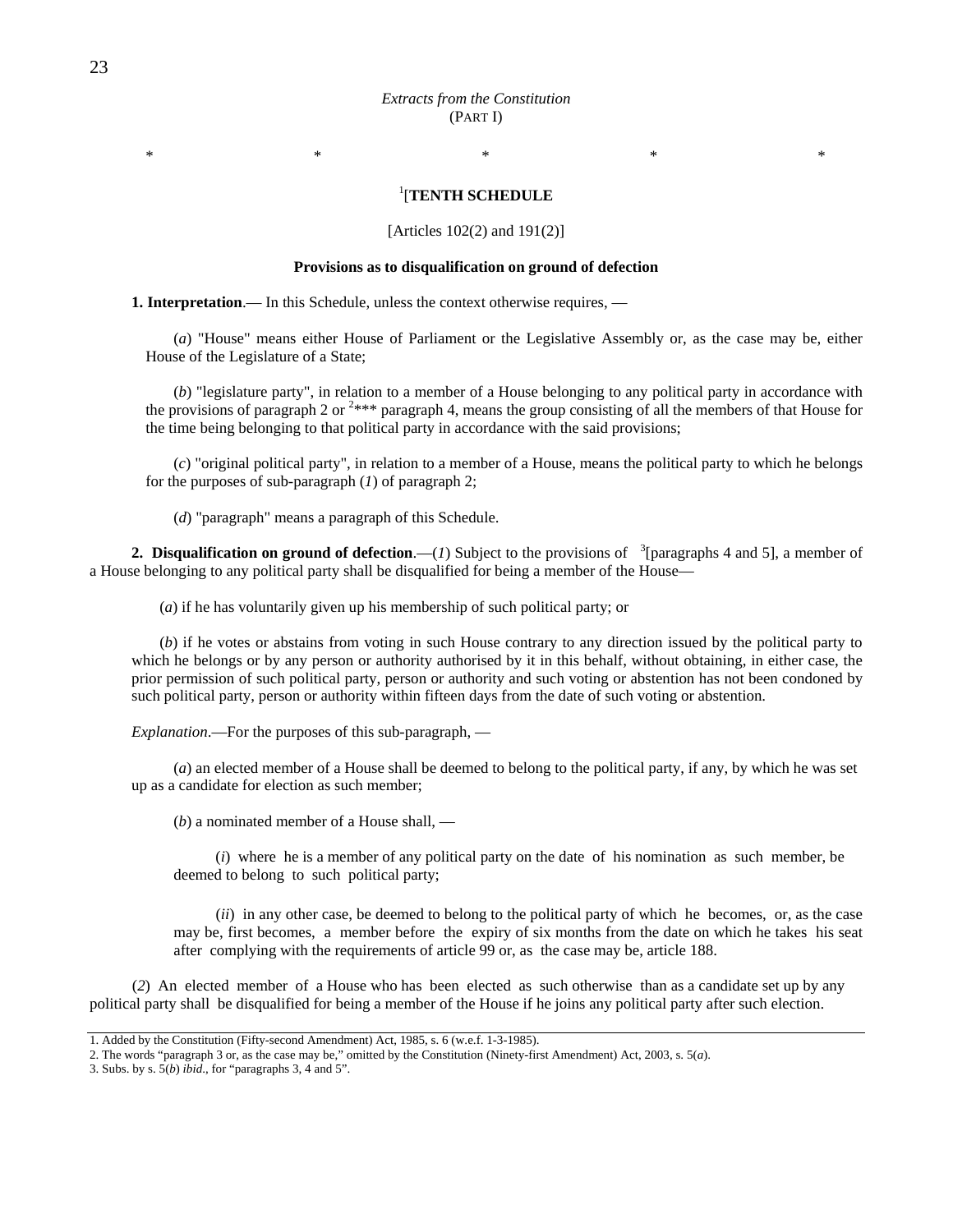(*3*) A nominated member of a House shall be disqualified for being a member of the House if he joins any political party after the expiry of six months from the date on which he takes his seat after complying with the requirements of article 99 or, as the case may be, article 188.

(*4*) Notwithstanding anything contained in the foregoing provisions of this paragraph, a person who, on the commencement of the Constitution (Fifty-second Amendment) Act, 1985, is a member of a House (whether elected or nominated as such) shall, **—**

(i) where he was a member of a political party immediately before such commencement, be deemed, for the purposes of sub-paragraph (*1*) of this paragraph, to have been elected as a member of such House as a candidate set up by such political party;

(*ii*) in any other case, be deemed to be an elected member of the House who has been elected as such otherwise than as a candidate set up by any political party for the purposes of sub-paragraph (*2*) of this paragraph or, as the case may be, be deemed to be a nominated member of the House for the purposes of sub-paragraph (*3*) of this paragraph.

 $1_{\ast}$  $*$  \*  $*$  \*  $*$  \*  $*$  \*  $*$  \*

**4. Disqualification on ground of defection not to apply in case of merger.—**(*1*) A member of a House shall not be disqualified under sub-paragraph (*1*) of paragraph 2 where his original political party merges with another political party and he claims that he and any other members of his original political party—

(*a*) have become members of such other political party or, as the case may be, of a new political party formed by such merger; or

(*b*) have not accepted the merger and opted to function as a separate group,

and from the time of such merger, such other political party or new political party or group, as the case may be, shall be deemed to be the political party to which he belongs for the purposes of sub-paragraph (*1*) of paragraph 2 and to be his original political party for the purposes of this subparagraph.

(*2*) For the purposes of sub-paragraph (*1*) of this paragraph, the merger of the original political party of a member of a House shall be deemed to have taken place if, and only if, not less than two-thirds of the members of the legislature party concerned have agreed to such merger.

<sup>1.</sup> Paragraph 3 omitted by the Constitution (Ninety-first Amendment) Act, 2003, s. 5(*c*).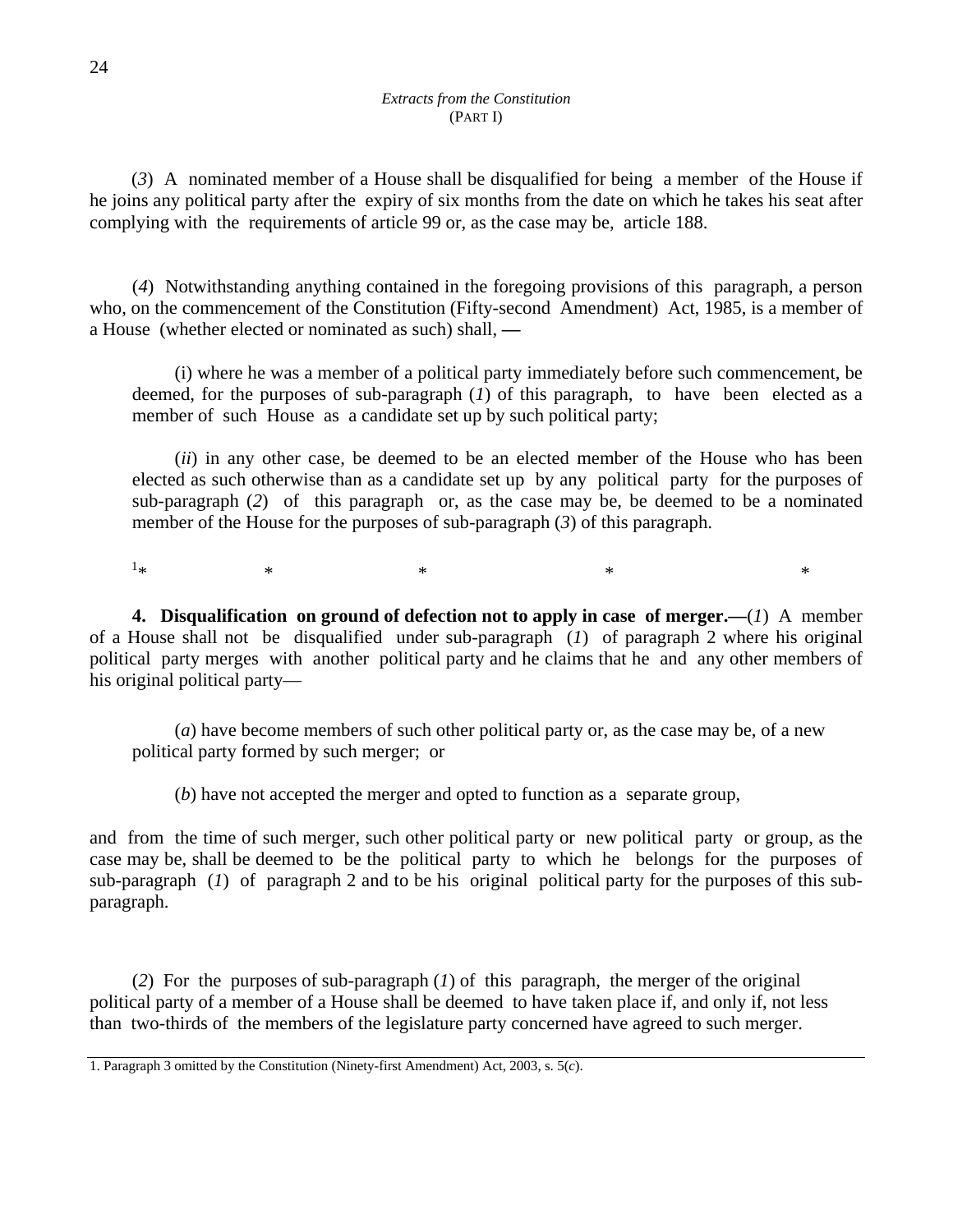**5. Exemption**.—Notwithstanding anything contained in this Schedule, a person who has been elected to the office of the Speaker or the Deputy Speaker of the House of the People or the Deputy Chairman of the Council of States or the Chairman or the Deputy Chairman of the Legislative Council of a State or the Speaker or the Deputy Speaker of the Legislative Assembly of a State, shall not be disqualified under this Schedule, —

(*a*) if he, by reason of his election to such office, voluntarily gives up the membership of the political party to which he belonged immediately before such election and does not, so long as he continues to hold such office thereafter, rejoin that political party or become a member of another political party; or

(*b*) if he, having given up by reason of his election to such office his membership of the political party to which he belonged immediately before such election, rejoins such political party after he ceases to hold such office.

**6. Decision on questions as to disqualification on ground of defection**.—(*1*) If any question arises as to whether a member of a House has become subject to disqualification under this Schedule, the question shall be referred for the decision of the Chairman or, as the case may be, the Speaker of such House and his decision shall be final:

Provided that where the question which has arisen is as to whether the Chairman or the Speaker of a House has become subject to such disqualification, the question shall be referred for the decision of such member of the House as the House may elect in this behalf and his decision shall be final.

(*2*) All proceedings under sub-paragraph (*1*) of this paragraph in relation to any question as to disqualification of a member of a House under this Schedule shall be deemed to be proceedings in Parliament within the meaning of article 122 or, as the case may be, proceedings in the Legislature of a State within the meaning of article 212.

**7. Bar of jurisdiction of courts**.—Notwithstanding anything in this Constitution, no court shall have any jurisdiction in respect of any matter connected with the disqualification of a member of a House under this Schedule.

**8. Rules**.—(*1*) Subject to the provisions of sub-paragraph (*2*) of this paragraph, the Chairman or the Speaker of a House may make rules for giving effect to the provisions of this Schedule, and in particular, and without prejudice to the generality of the foregoing, such rules may provide for–

(*a*) the maintenance of registers or other records as to the political parties, if any, to which different members of the House belong;

(*b*) the report which the leader of a legislature party in relation to a member of a House shall furnish with regard to any condonation of the nature referred to in clause (*b*) of sub-paragraph (*1*) of paragraph 2 in respect of such member, the time within which and the authority to whom such report shall be furnished;

(*c*) the reports which a political party shall furnish with regard to admission to such political party of any members of the House and the officer of the House to whom such report shall be furnished; and

(*d*) the procedure for deciding any question referred to in sub-paragraph (*1*) of paragraph 6 including the procedure for any inquiry which may be made for the purpose of deciding such question.

(*2*) The rules made by the Chairman or the Speaker of a House under sub-paragraph (*1*) of this paragraph shall be laid as soon as may be after they are made before the House for a total period of thirty days which may be comprised in one session or in two or more successive sessions and shall take effect upon the expiry of the said period of thirty days unless they are sooner approved with or without modifications or disapproved by the House and where they are so approved, they shall take effect on such approval in the form in which they were laid or in such modified form, as the case may be, and where they are so disapproved, they shall be of no effect.